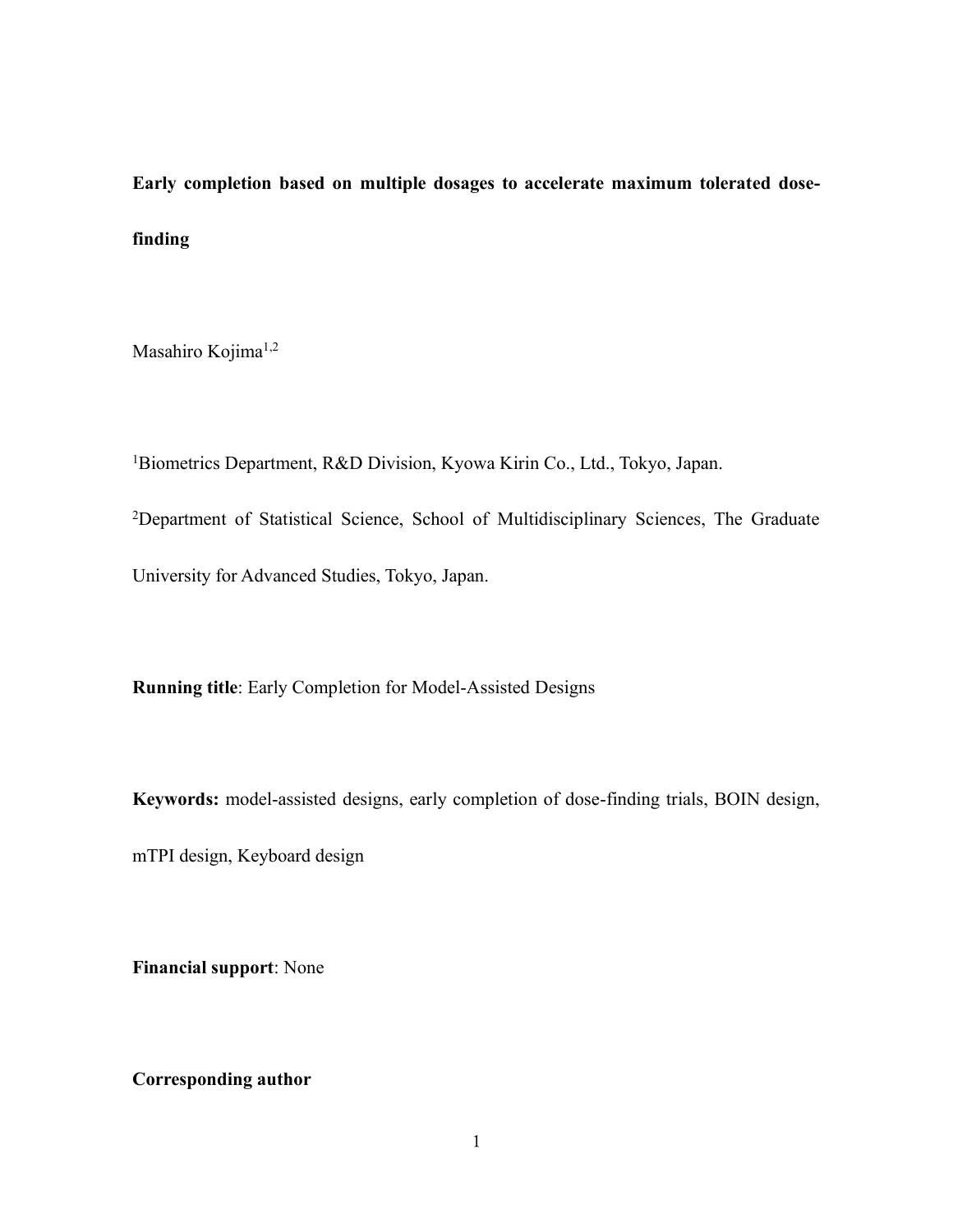Name: Mr. Masahiro Kojima, MSs

Address: Biometrics Department, R&D Division, Kyowa Kirin Co., Ltd.

Otemachi Financial City Grand Cube, 1-9-2 Otemachi, Chiyoda-ku, Tokyo, 100-004, Japan.

Tel: +81-3-5205-7200

FAX: +81- 3-5205-7182

Email: masahiro.kojima.tk@kyowakirin.com

### **A conflict of interest disclosure statement**: None

**Word count**: 3229

**The number of figures**: 3

**The number of tables**: 1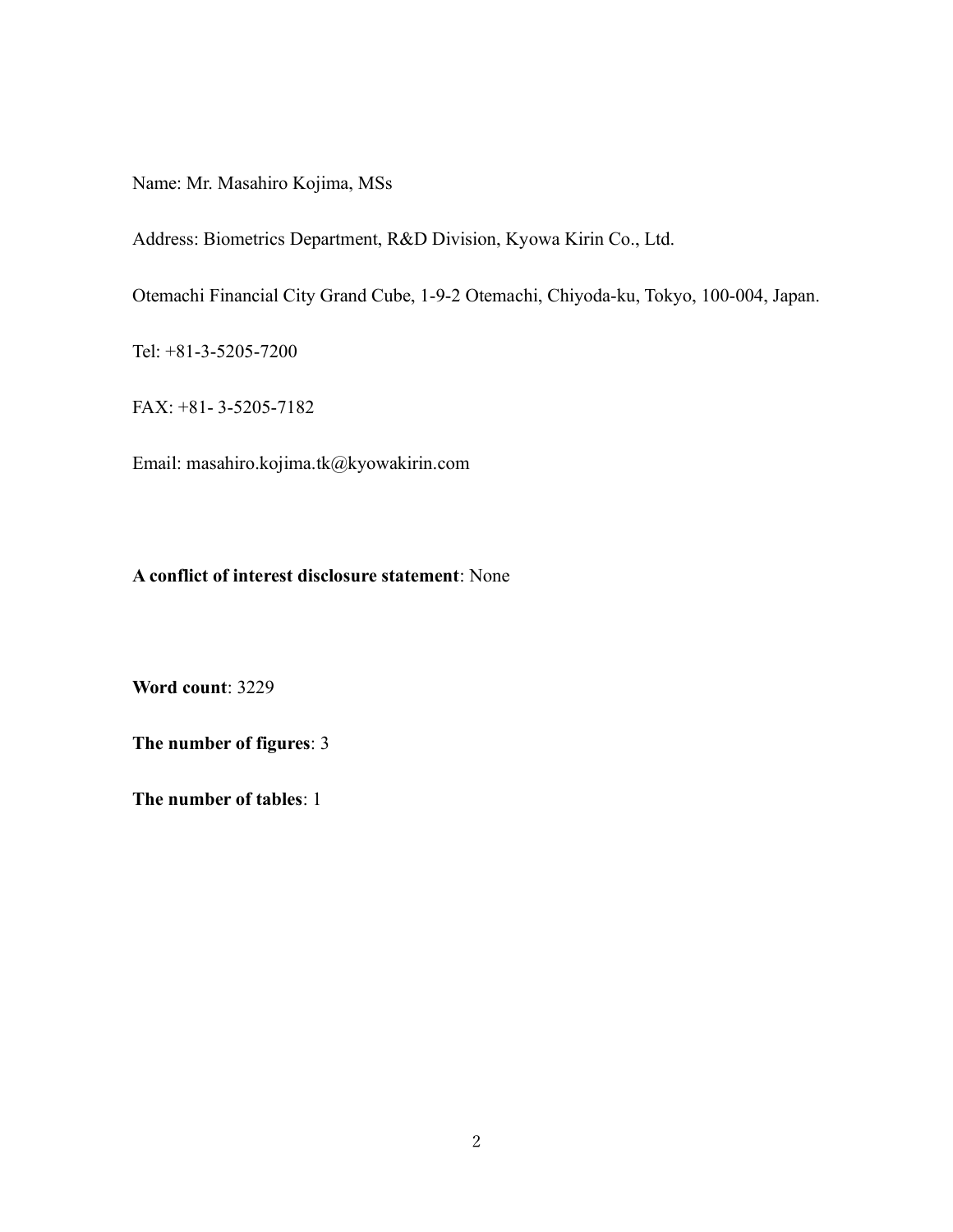## **Abstract**

**Background:** Phase I trials desire to identify the maximum tolerated dose (MTD) early and proceed quickly to an expansion cohort or phase II trial for efficacy. We propose an early completion method based on multiple dosages to accelerate the identification of MTD for model-assisted designs.

**Methods**: The early completion performs based on each dose-assignment probability for multiple dosages. The formulas of probabilities are simple to calculate. We evaluated the early completion for an actual trial. In addition, a simulation study performed the percentage of correct MTD selection and early completion.

**Results**: In the actual trial, the early completion could perform, and the MTD estimation phase could be shortened. In the simulation study, the change in the percentage of correct MTD selection from non-early completion version was 2.2% at the maximum, indicating that there was almost no decrease. In addition, depending on the toxicity rate, the percentage of correct MTD selection improved compared to the non-early completion version. The early completion performed from 18.1% to 90.8%.

**Conclusion**: We propose the early completion method with not only little reduction in accuracy but also improving the percentage of correct MTD selection. We conclude the early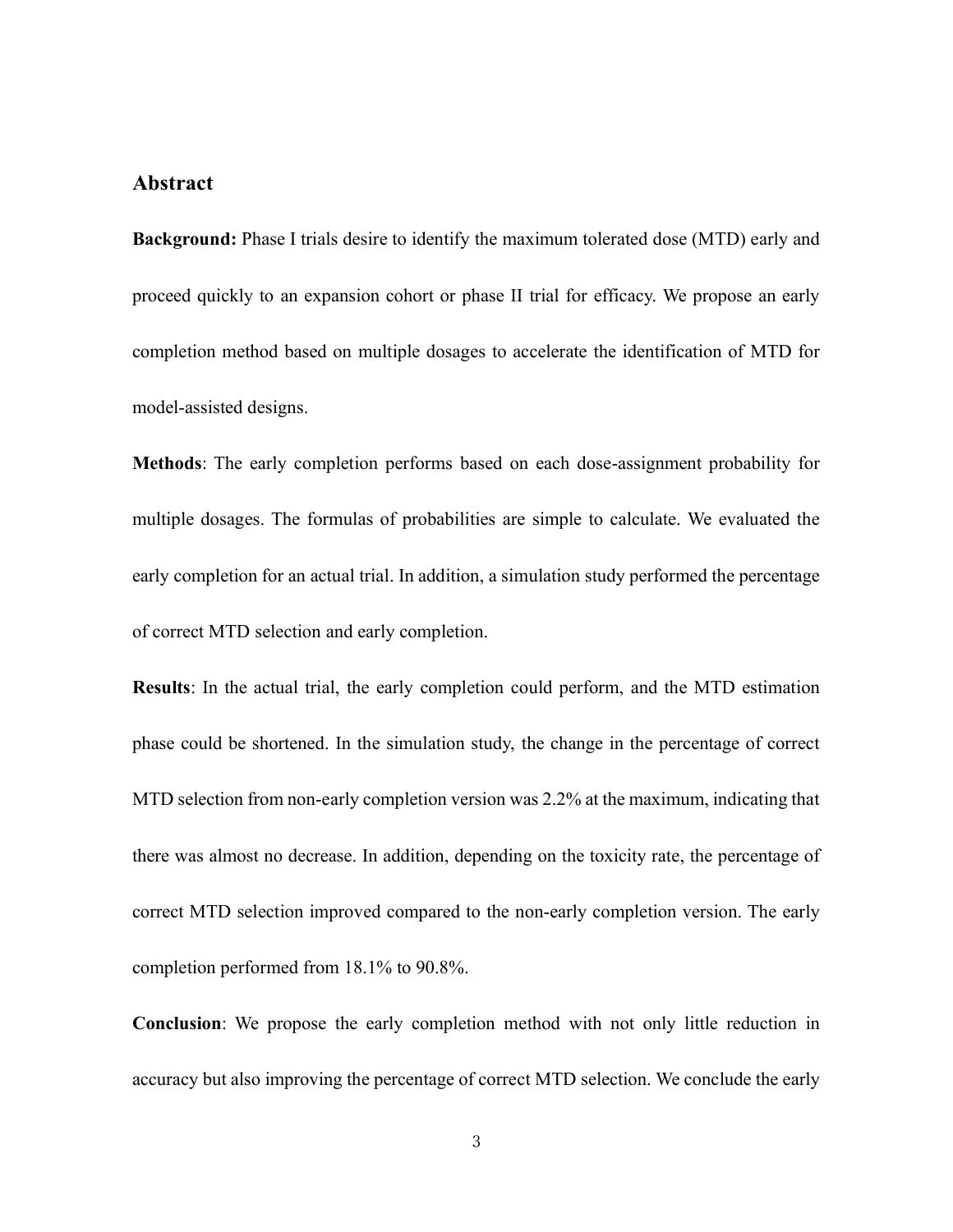completion can perform unproblematically for model-assisted design.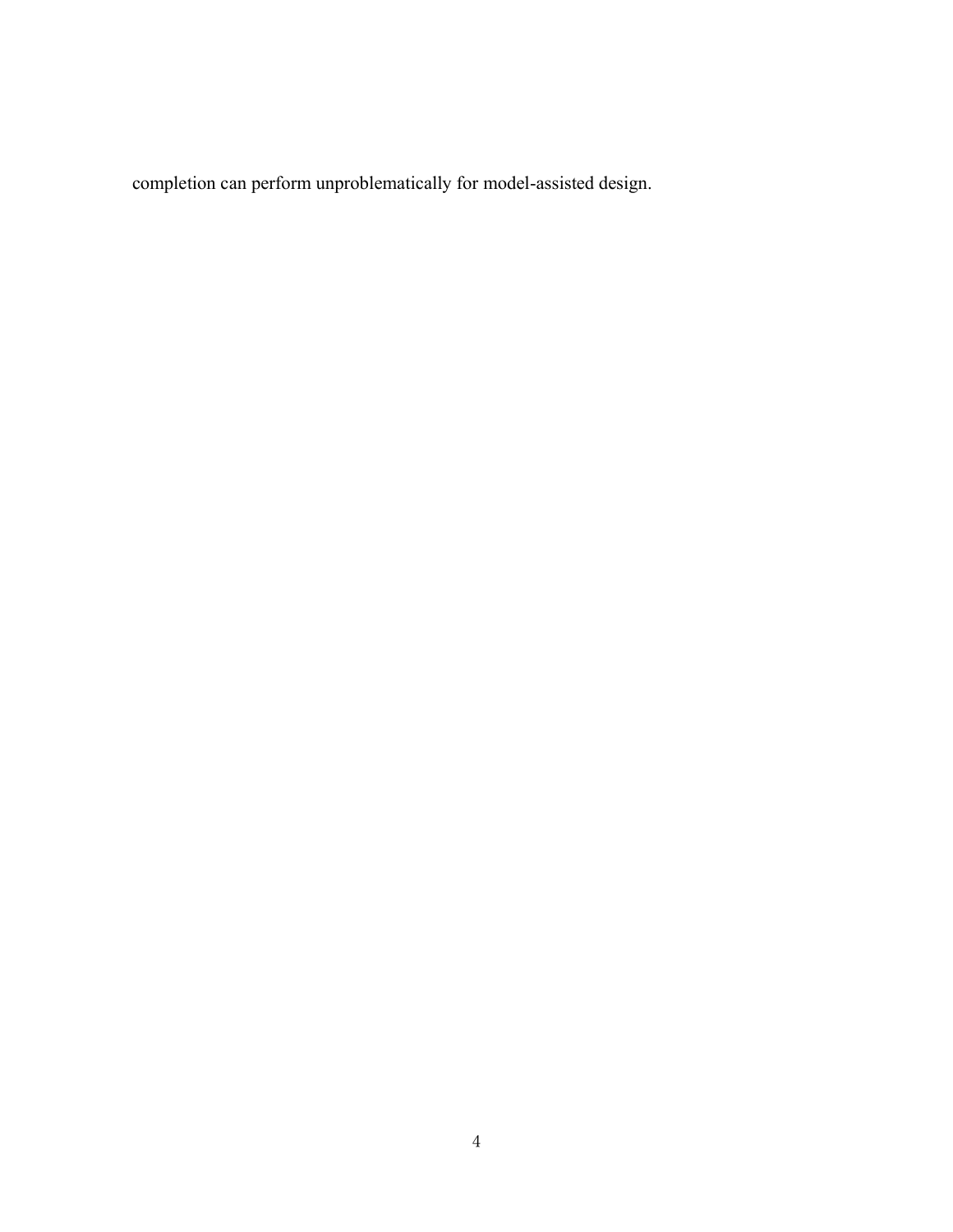## **Introduction**

The objective of phase I dose-finding trials is to identify the maximum tolerated dose (MTD) based on the occurrence of dose-limiting toxicities (DLTs). After identifying the MTD, an expansion cohort and/or a phase II trial to confirm efficacy start [\(1,](#page-22-0) [2,](#page-22-1) [3,](#page-22-2) [4,](#page-22-3) [5,](#page-22-4) [6,](#page-23-0) [7,](#page-23-1) [8,](#page-23-2) [9\)](#page-23-3).

As a design aimed at estimating MTDs, the algorithm-based design represented by 3+3 design and the model-based design represented by CRM have been used. However, while the algorithm-based design is easy to operate, a performance is often insufficient. Although the model-based design has superior performance, its operation is complicated. Hence, a model-assisted design is proposed as a design combining a superior performance design such as a model-based design with a simple dose adjustment rule such as an algorithm-based design [\(10\)](#page-23-4).

The model-assisted design cannot complete until the number of patients treated reaches the sample size. Although it is possible to set the number of patients treated to terminate a trial, the number is large and arbitrary (details in Supplemental Description 1). Therefore, it is important to identify MTD early with a small number of patients treated with sufficient accuracy using trial data. In addition, early identification of MTD allows to proceed to the expansion cohort or phase II trial more quickly.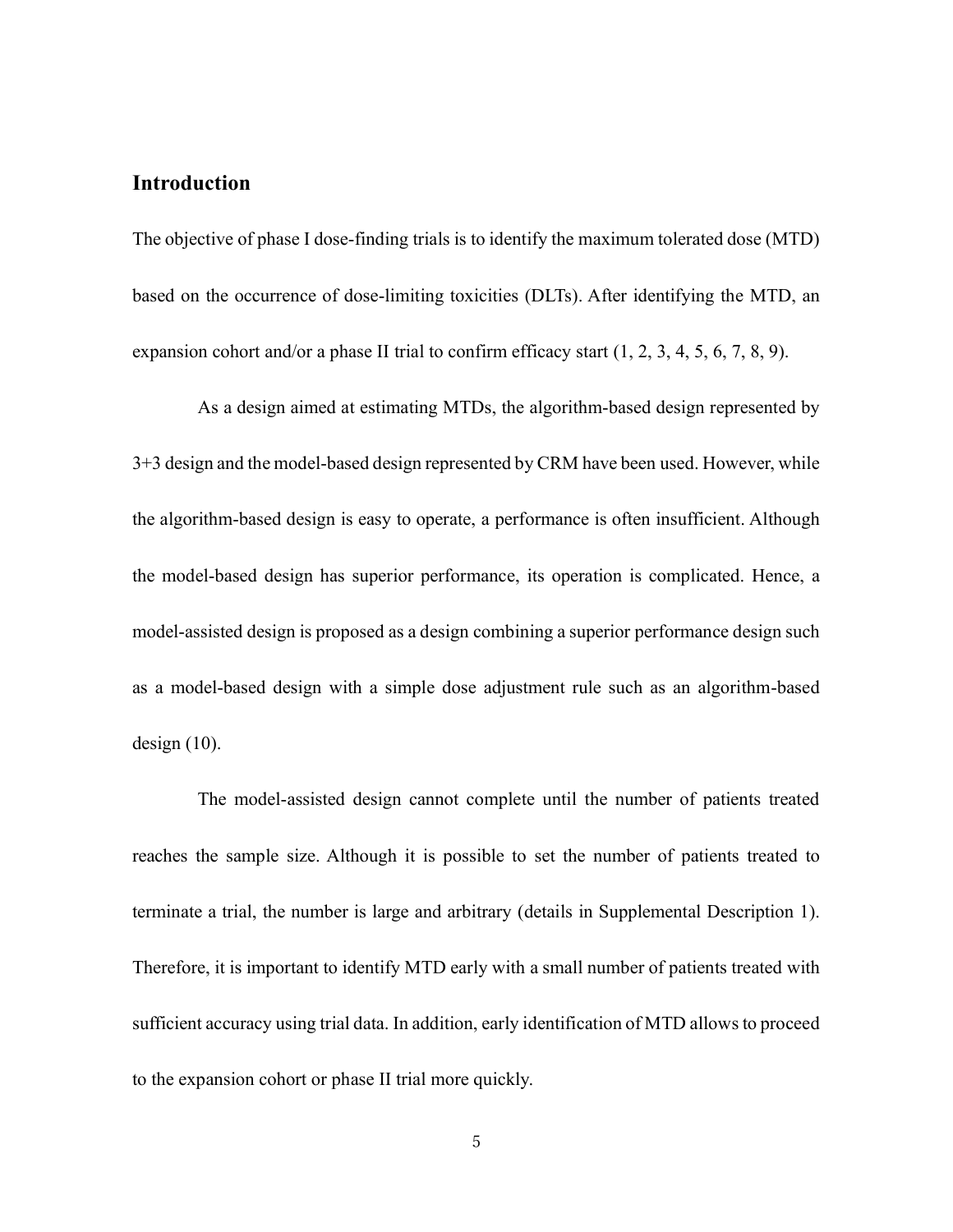In this paper, we propose a novel early completion method based on multiple dosages to accelerate the identification of MTD for model-assisted designs. By using not only the DLT data of the current dose but also the DLT data of higher and lower doses, the MTD can be identified early with almost no reduction in the percentage of correct MTD identification. We demonstrate the early completion to an actual trial. Simulation studies confirm the percentage of correct MTD selection and the performance of the early completion with 12 scenarios.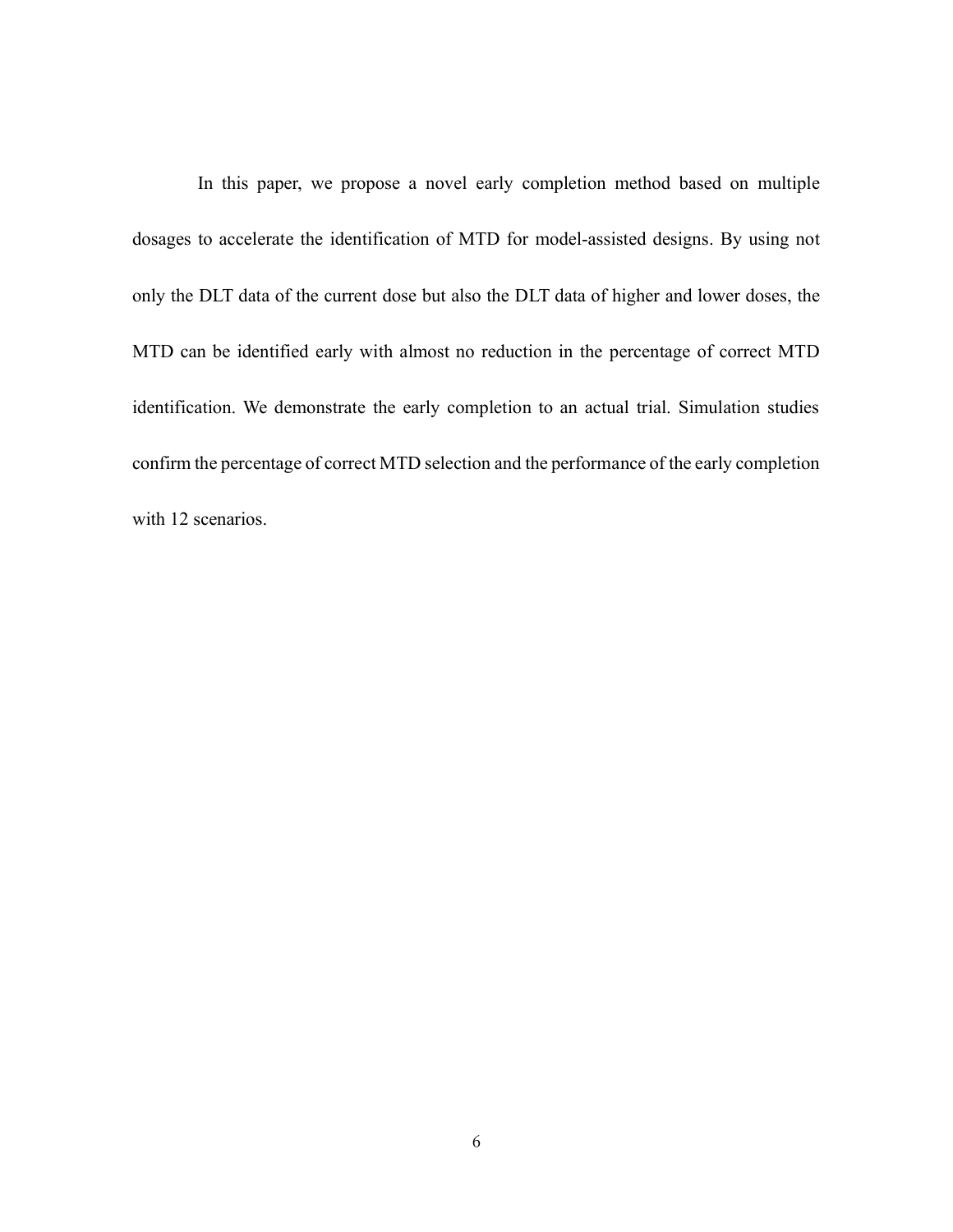## **Methods**

#### **Model-assisted designs**

Typical model-assisted designs are the modified toxicity probability interval (mTPI) design [\(11\)](#page-23-5), the keyboard design [\(12\)](#page-24-0) which is proposed to prevents an overdose in the mTPI design, and the BOIN design [\(13\)](#page-24-1) which has the simplest dose-assignment rule. Various extensions of model-assisted design have also been proposed [\(14,](#page-24-2) [15,](#page-24-3) [16,](#page-24-4) [17,](#page-24-5) [18,](#page-24-6) [19,](#page-25-0) [20,](#page-25-1) [21\)](#page-25-2). The early completion of model-assisted design has been proposed by Kojima [\(22,](#page-25-3)[23\)](#page-25-4). However, percentages of correct MTD identification with early completion decrease depending on DLT rates does because the early completion performs only based on the DLT data of current dose.

#### **Novel Early Completion based on Multiple dosages**

We propose a novel early completion method based on multiple dosages (ECMD) for the model-assisted designs. We assume a phase I dose-finding trial that a sample size is  $N$ , a dose level is  $\overline{I}$ , the current dose is  $\overline{I}$ , the total number of patients treated at the current dose j is  $n_j$ , the total number of DLTs at the current dose j is  $m_j$ , the number of remaining patients is  $r$ . If the dose is not specified,  $j$  is omitted. The ECMD performs based on three probabilities: a probability of not dose-de-escalation at the current dose  $j$ , a dose-deescalation probability at the one higher dose  $j + 1$ , and dose-escalation probability at the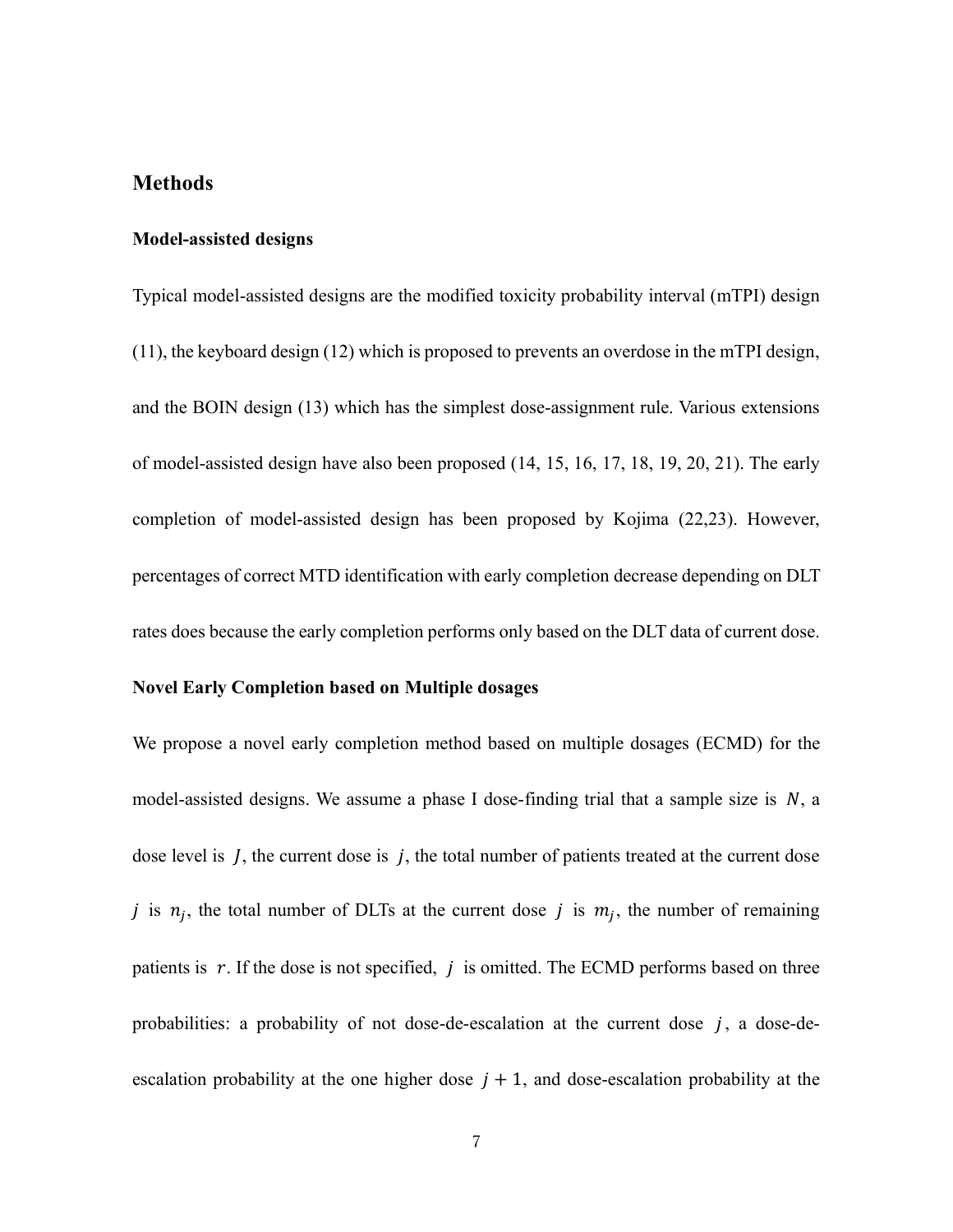one lower dose  $j - 1$ . To calculate the three probabilities, we consider the boundaries of dose-assignment. The maximum number of DLTs at the dose-escalation decision for  $n_i + r$ patients at the current dose is defined as  $E_{n_j+r}$ . The  $n_j + r$  patients refer to the maximum number of DLTs for which the dose escalation is determined when the current number of patients is  $n_j$  is added the remaining patients r that would be treated. The minimum number of DLTs at the dose de-escalation decision for  $n_i + r$  patients at the current dose is defined as  $D_{n_j+r}$ . For example, on the BOIN design with a sample size of  $N = 21$ , and 12 patients were treated.  $n_j = 6$  patients received the current dose j,  $m_j = 2$  patients presented with DLT, and  $r = 9$  patients remained. Therefore,  $E_{n_j+r} = E_{6+9} = E_{15} = 3$  and  $D_{n_j+r} = D_{6+9} = D_{15} = 6$  given by the dose-assignment table (Table 1).

The three probabilities to determine the ECMD are as follows,

- **1.** dose-escalation probability at  $j 1$ :  $BB(E_{n_{j-1}+r} m_{j-1}; r, m_{j-1}, n_{j-1})$
- 2. probability of not dose-de-escalation at  $j: BB(D_{n+r}-1-m_j; r, m_j, n_j)$
- 3. dose-de-escalation probability at  $j + 1$ :  $1 BB(D_{n+r} 1 m_{j+1}; r, m_{j+1}, n_{j+1})$

 $BB(a; b, \alpha, \beta)$  is the cumulative beta-binomial distribution function that includes the number of successes a, the number of trials b, and the beta shape parameters  $\alpha$  and  $\beta$ . The equation 1. is the dose-escalation probability using the trial data  $(m_{j-1}, n_{j-1})$  at the lower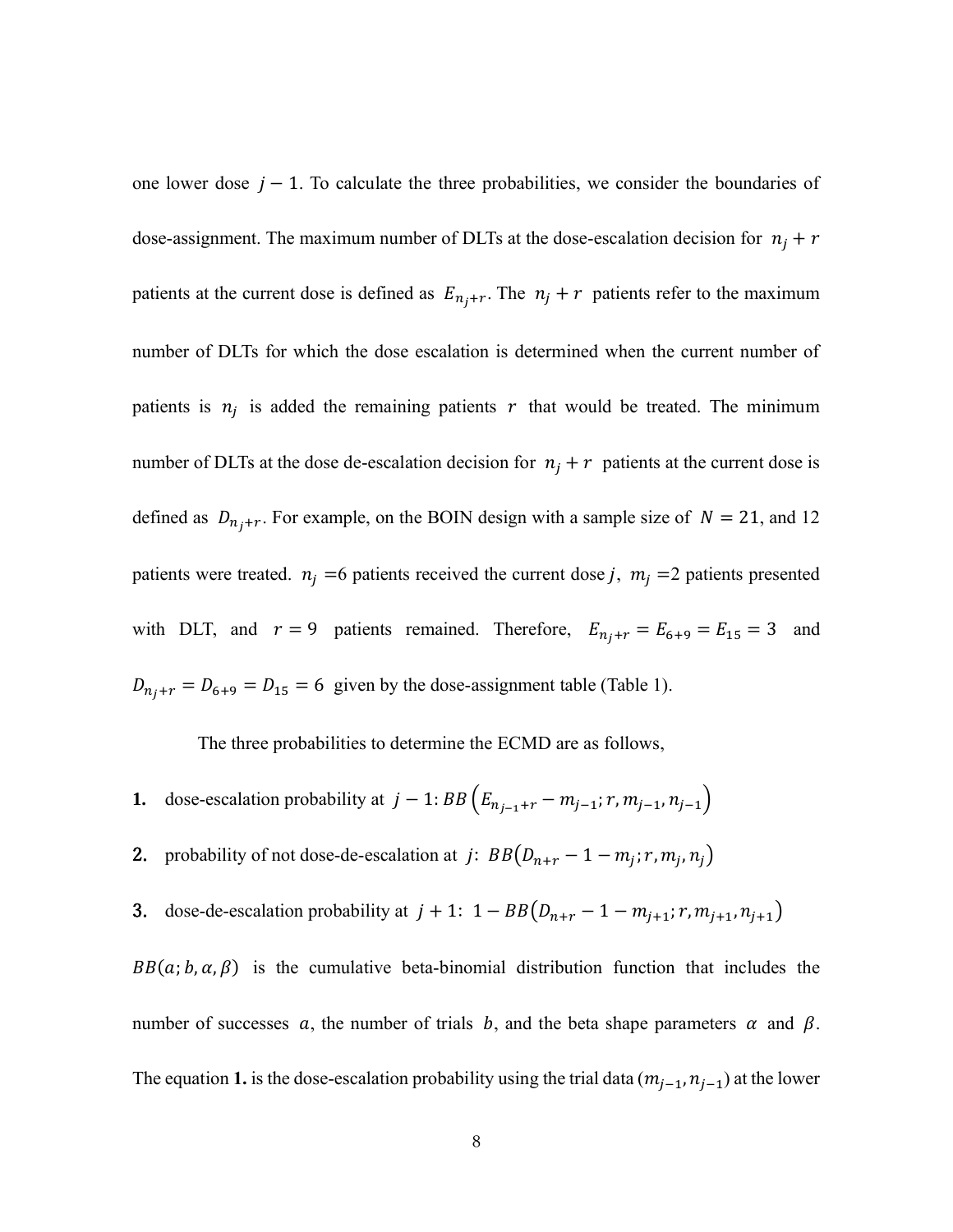dose  $j - 1$  as the beta prior in the remaining r patients, which refers to the probability that dose escalation is determined based on DLT in the  $n_{j-1} + r$  patients treated. If the probability of equation **1.** is high, a probability is high that the MTD is within dosages higher than dose  $j - 1$ . The equation 2, is the probability of not dose-de-escalation using the trial data  $(m_j, n_j)$  at the current dose j as the beta prior in the remaining r patients, which refers to the probability that dose-retainment or dose-escalation are determined based on DLT in the  $n_i + r$  patients treated. Why the equation 2. needs to include not only the doseretainment probability but also the dose-escalation probability, the reason is to select the current dose as MTD even if a DLT rate is not high when the higher dose have a high DLT rate such that dose-de-escalation is assigned. The equation **3.** is the dose-de-escalation probability using the trial data  $(m_{j+1}, n_{j+1})$  at the current dose  $j + 1$  as the beta prior in the remaining  $r$  patients, which refers to the probability that dose-retainment or dose-escalation are determined based on DLT in the  $n_{j+1} + r$  patients treated. If the probability is high, a probability is high that the MTD is within dosages lower than dose  $j + 1$ .

The ECMD performs when all three probabilities exceed the threshold. The threshold value of 0.8 is recommended to ensure sufficient accuracy. Performances of the ECMD based on other thresholds are shown in the supplemental table 5. By using the three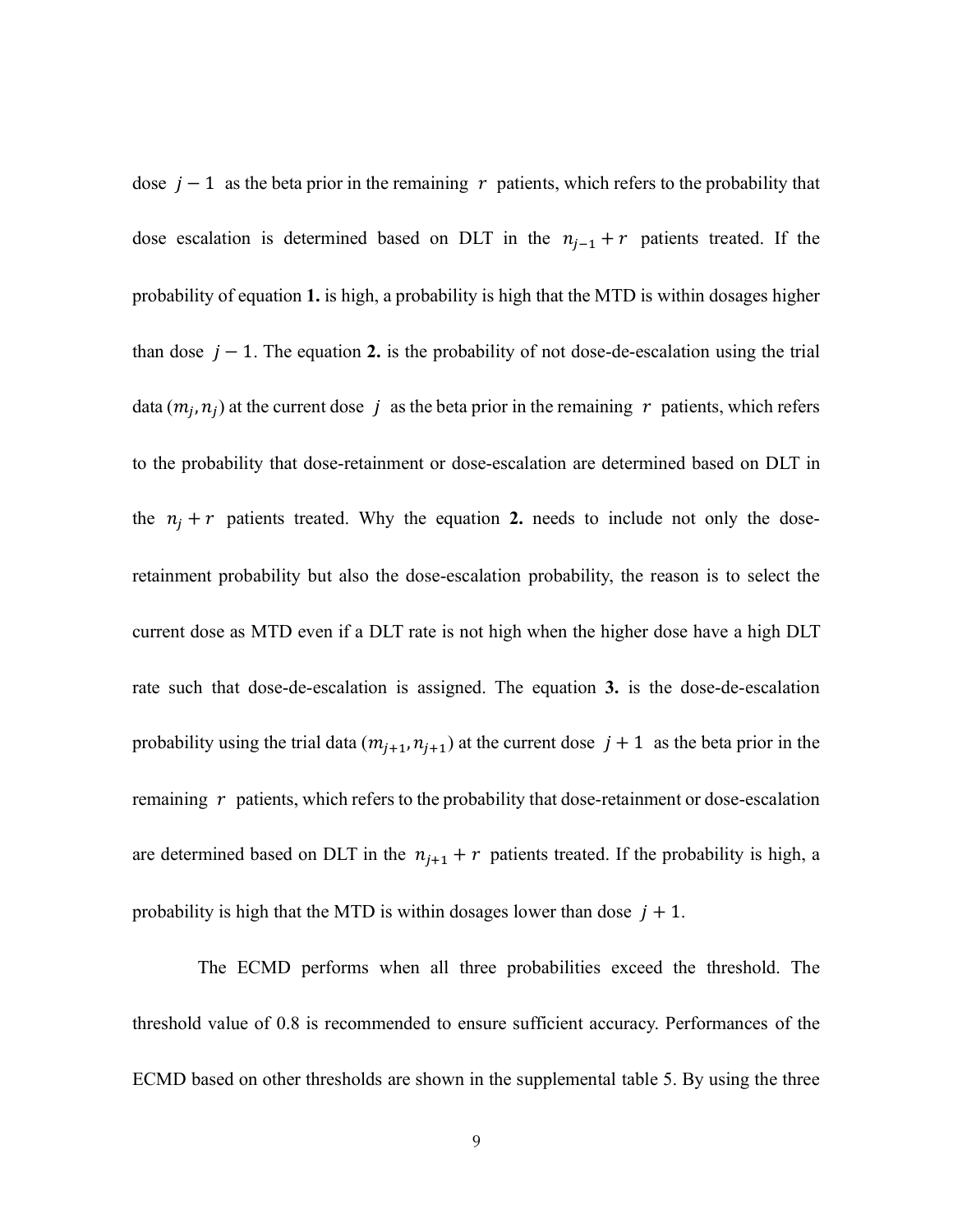probabilities, when the higher dose shows a trend toward dose de-escalation and the lower dose shows a trend toward dose escalation, the ECMD is expected to be as accurate as nonearly completion version. If the higher dose  $j + 1$  has not been administered, no early completion decision is made. If the current dose is the highest dose, early completion is judged by excluding the dose-de-escalation probability of equation 3. If the current dose is the lowest dose, early completion is judged by excluding the dose-escalation probability of equation 1. If there is no DLT at the equations 1, 2, and 3, 0.5 is added to the conditional terms  $n_{DLT}$  and n from the cumulative beta-binomial distribution function. The rationale for adding 0.5 to  $n_{DLT}$  and  $n$  is described in Supplemental Description 2.

#### **Example trial**

The model-assisted designs were recently developed. Hence, there are no results from an active clinical trial. Using data from the completed clinical trials that used the continual reassessment method (CRM) similar to the model-assisted design, we demonstrate the EMCD for mTPI, Keyboard, and BOIN designs.

**PF-05212384 (PKI-587) trial [\(24\)](#page-25-5) as an illustrative example**: The PKI-587 trial was the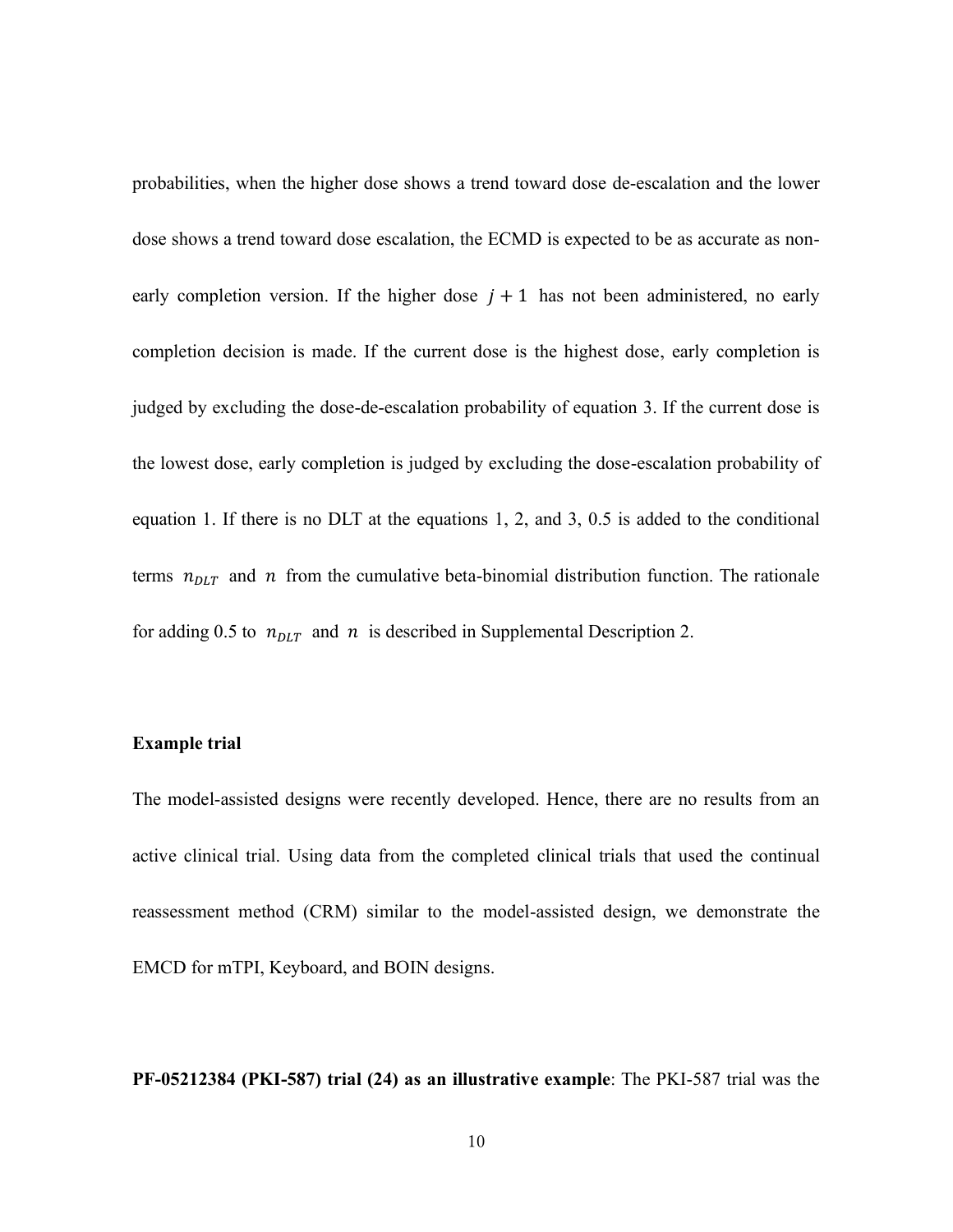open label phase I trial using the modified CRM design for nonselected solid tumors. The primary objective was to evaluate safety. The part 1 of the trial was the MTD estimation phase. The planned eight dosages of veliparib were 10 mg, 21 mg, 43 mg, 89 mg, 154 mg, 222 mg, 266 mg, 319 mg, which were administered once weekly. The maximum sample size was 50. The planned cohort size was 2 to 4 patients. The target DLT level was 25%. The number of patients treated (n) and DLTs ( $n_{DLT}$ ) at each dose were 10 mg ( $n = 4$ ,  $n_{DLT} = 0$ ), 21 mg ( $n = 4$ ,  $n_{DLT} = 0$ ), 43 mg ( $n = 4$ ,  $n_{DLT} = 0$ ), 89 mg ( $n = 4$ ,  $n_{DLT} = 0$ ), 154 mg  $(n = 12, n<sub>DLT</sub> = 0 to 2),$  222 mg  $(n = 7, n<sub>DLT</sub> = 5),$  266 mg  $(n = 8, n<sub>DLT</sub> = 3),$  and 319 mg ( $n = 4$ ,  $n_{DLT} = 2$ ). For the 154 mg, we were able to confirm that two DLTs occurred in a total of 42 patients, including 30 patients in the MTD confirmation phase, but we were unable to confirm how many MTDs occurred among the 12 patients evaluated in the MTD estimation phase. The ECMD will be evaluated with DLTs of 0, 1, and 2, respectively. Since DLTs occurred frequently at 222 mg, 154 mg as the current dose was used to perform the ECMD. We consider a situation where the dose was increased after the initial 154 mg dose, and the dose was reduced to 154 mg again due to a high DLT rate at the higher dose. Hence, in the situation after 8 patients have received 154 mg, we try the early completion. There are seven remaining patients who have not received any dose. The threshold for the ECMD is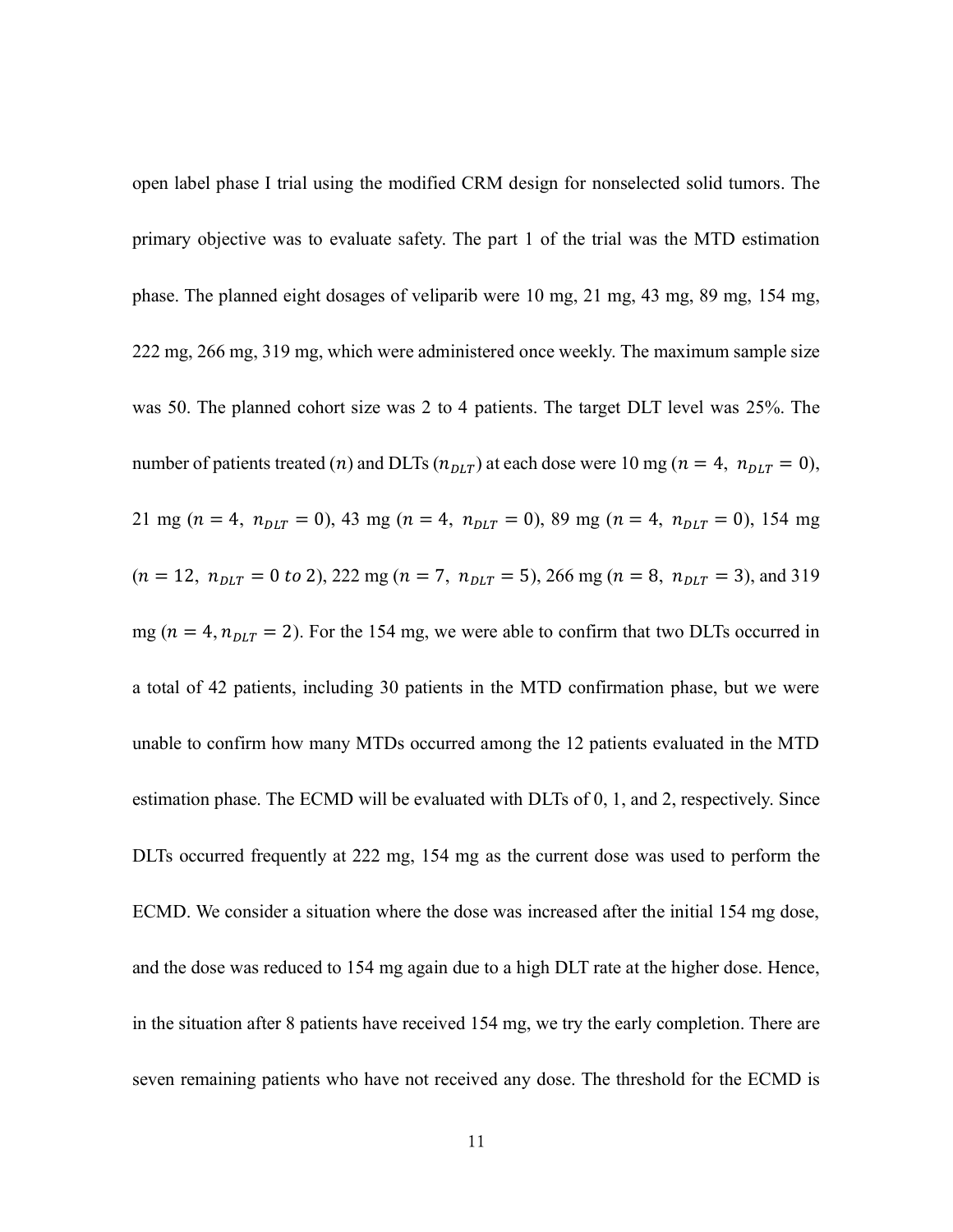#### [*Case of 0 DLT out of 8 patients at 154 mg*]

For the mTPI design, the dose escalation probability at 89 mg is 0.82, the probability of not dose-de-escalation at 154 mg 1.00, and the dose-de-escalation probability at 222 mg is 1.00. The probabilities of all three are above the 0.8 threshold. Hence, the trial halts, and the MTD is identified following the rule of the design. For the Keyboard and BOIN designs, the dose escalation probability at 89 mg is 0.92, the probability of not dose-de-escalation at 154 mg 1.00, and the dose-de-escalation probability at 222 mg is 1.00. The probabilities of all three are above the 0.8 threshold. Hence, the trial halts, and the MTD is identified following the rule of the design.

## [*Case of 1 DLT out of 8 patients at 154 mg*]

Since the probabilities at 89 mg and 222 mg remain the same, only the probability at 154 mg is shown. For the mTPI design, the probability of not dose-de-escalation at 154 mg is 0.99. The probabilities of all three are above the 0.8 threshold. Hence, the trial halts, and the MTD is identified following the rule of the design. For the Keyboard and BOIN designs, the probability of not dose-de-escalation at 154 mg is 0.97. The probabilities of all three are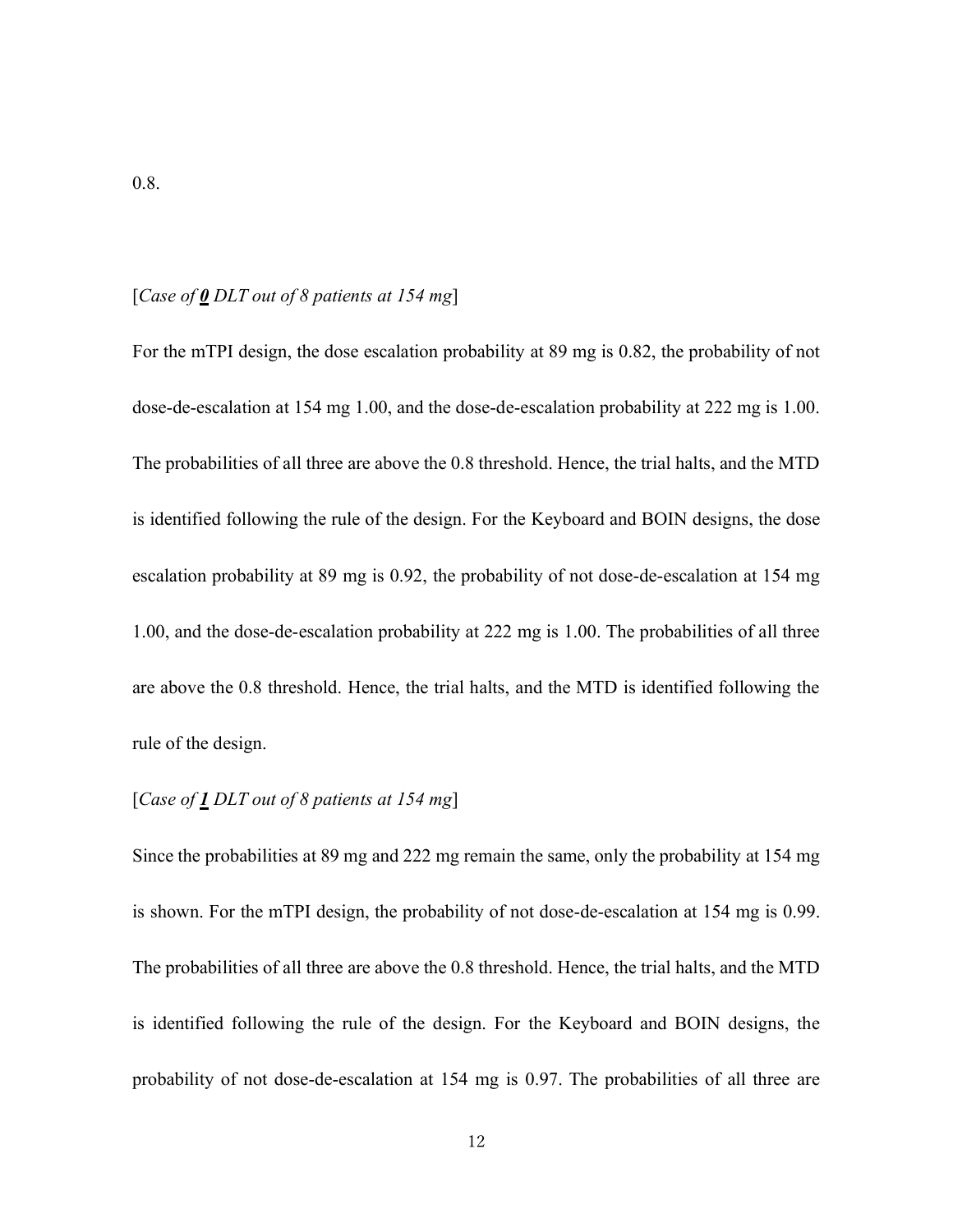above the 0.8 threshold. Hence, the trial halts, and the MTD is identified following the rule of the design.

### [*Case of 2 DLT out of 8 patients at 154 mg*]

Since the probabilities at 89 mg and 222 mg remain the same, only the probability at 154 mg is shown. For the mTPI design, the probability of not dose-de-escalation at 154 mg is 0.92. The probabilities of all three are above the 0.8 threshold. Hence, the trial halts, and the MTD is identified following the rule of the design. For the Keyboard and BOIN designs, the probability of not dose-de-escalation of 154 mg is 0.81. The probabilities of all three are above the 0.8 threshold Hence, the trial halts, and the MTD is identified following the rule of the design.

Early completion could perform for all DLTs 0, 1, and 2. We could reduce the number of patients treated by seven relative to the planned sample size.

#### **Numerical study**

**Simulation settings.** We demonstrate the performance of the ECMD for the mTPI, Keyboard, and BOIN designs via a computer simulation using Monte Carlo experiment. In order to compare the performance evaluation of the ECMD, the non-early completion version and the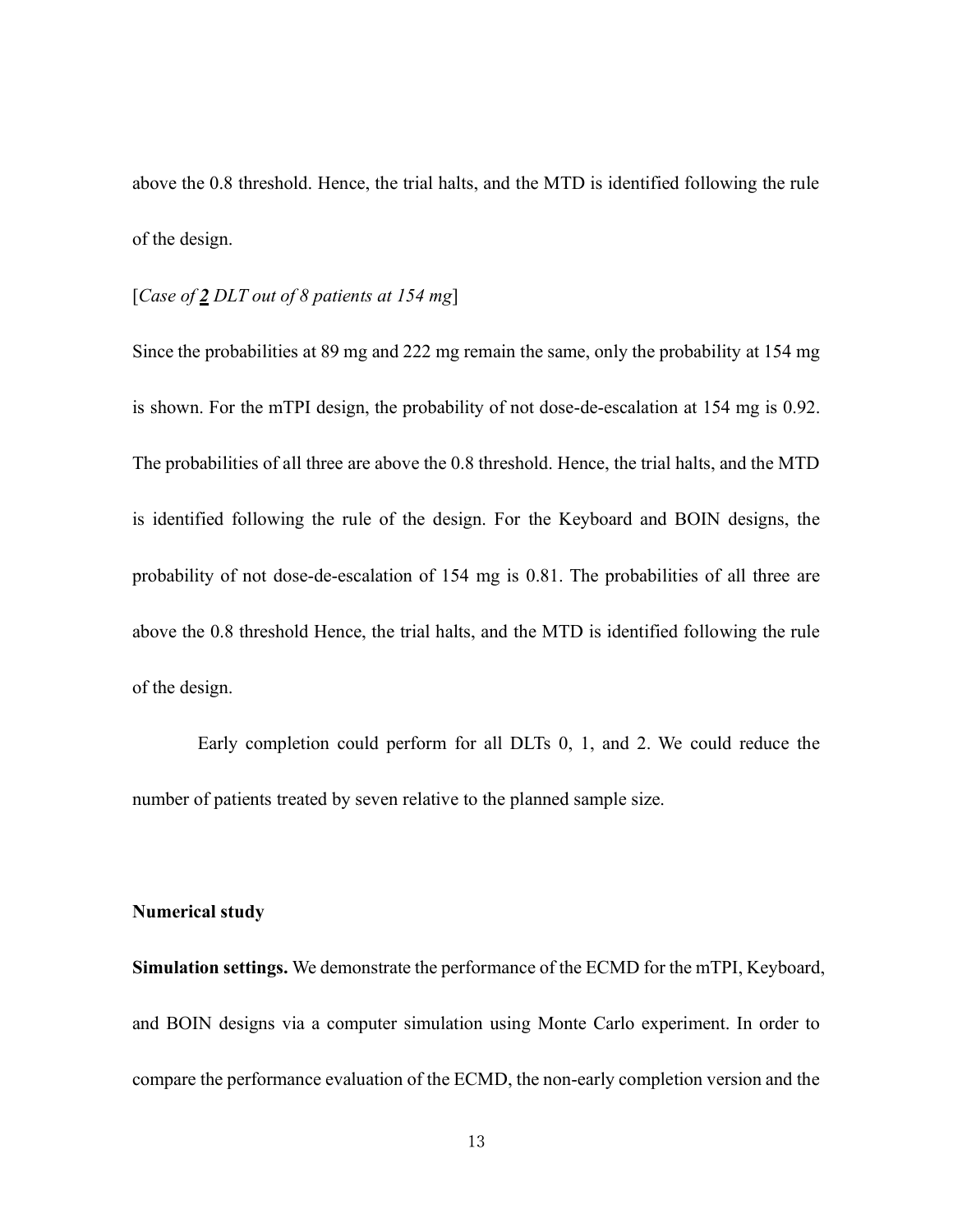early completion (EC) version proposed by Kojima [\(23\)](#page-25-4) are evaluated in the same way. We prepare eleven designs: 3+3, CRM, mTPI, mTPI using the EC (mTPI-EC), mTPI using the ECMD (mTPI-ECMD), Keyboard, Keyboard using the EC (Keyboard-EC), Keyboard using the ECMD (Keyboard-ECMD), BOIN, and BOIN using the EC (BOIN-EC), and BOIN using the ECMD (BOIN-ECMD). We assume that the planned maximum sample size is 36, the dose level is six, and the target DLT level is 30%. The number of simulations times is 10,000. The threshold of ECMD is 0.8. The DLT probability at each dose is based on ten fixed scenarios and two random scenarios. The random scenarios are randomly set the DLT probability at each dose and the correct MTD to eliminate arbitrariness. Detailed descriptions of the fixed scenarios and random scenarios are provided in Supplemental Tables 1 and 2. Fixed scenario 1 assumes a case where less DLT is expected, as is observed with target therapies. The objective of fixed scenario 1 is to determine whether the trial is completed early. In fixed scenarios 2-7, the correct MTDs are set in order from the maximum dose to the minimum dose. Fixed Scenarios 8, 9, and 10 are the case when the correct MTD is not in the neighborhood of the target DLT level. Detail descriptions of each design are provided in Supplemental Description 3. We evaluated each method using the following criteria.

#### **Evaluation criteria.**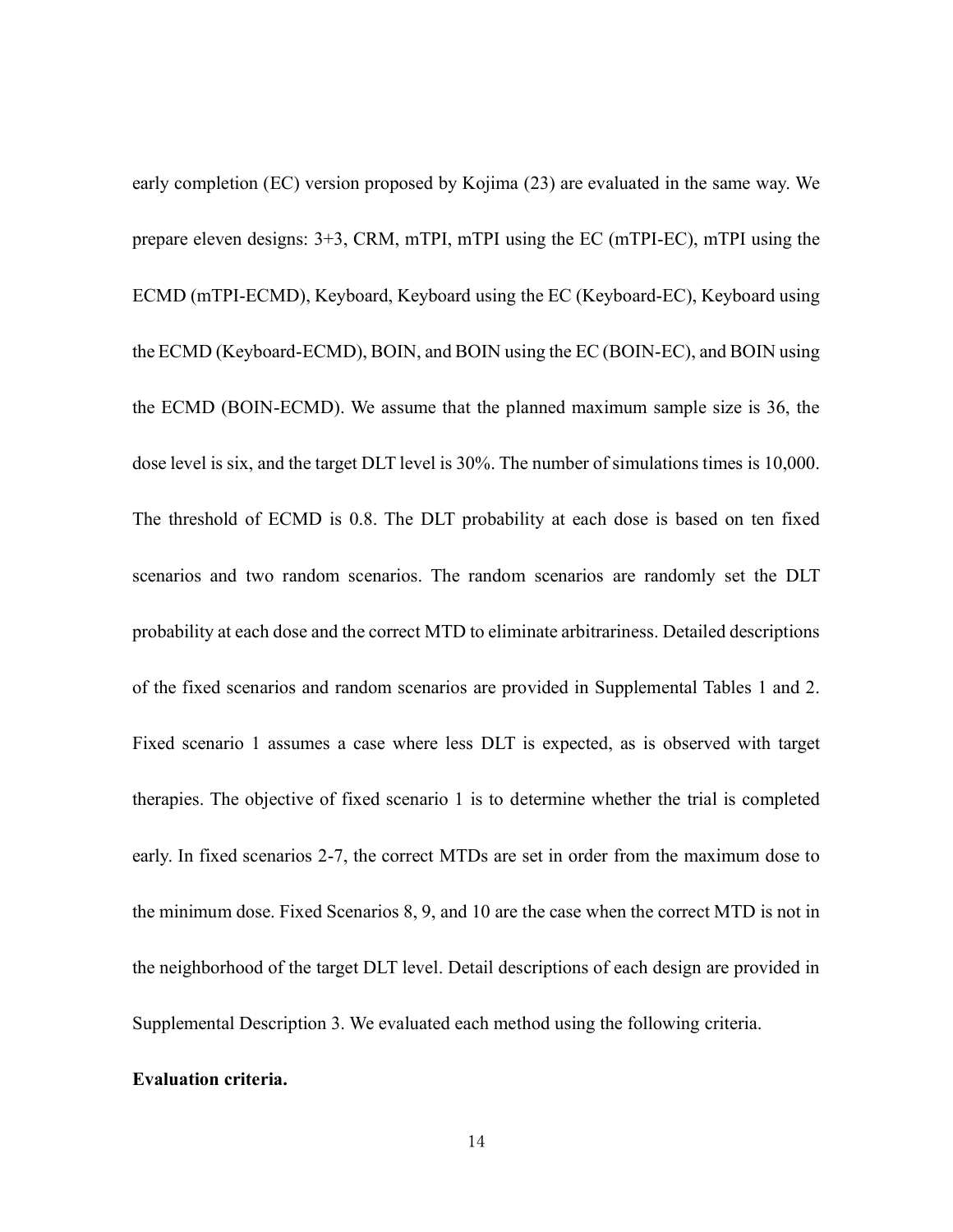- 1. The percentage of correct MTD selection (PCMS)
- 2. Percent change from non-early completion version in the PCMS
- 3. Early completion percentage

The definition of percent change from non-early completion version in the PCMS is (PCMS of early completion − PCMS of non-early completion)/PCMS of non-early completion×100.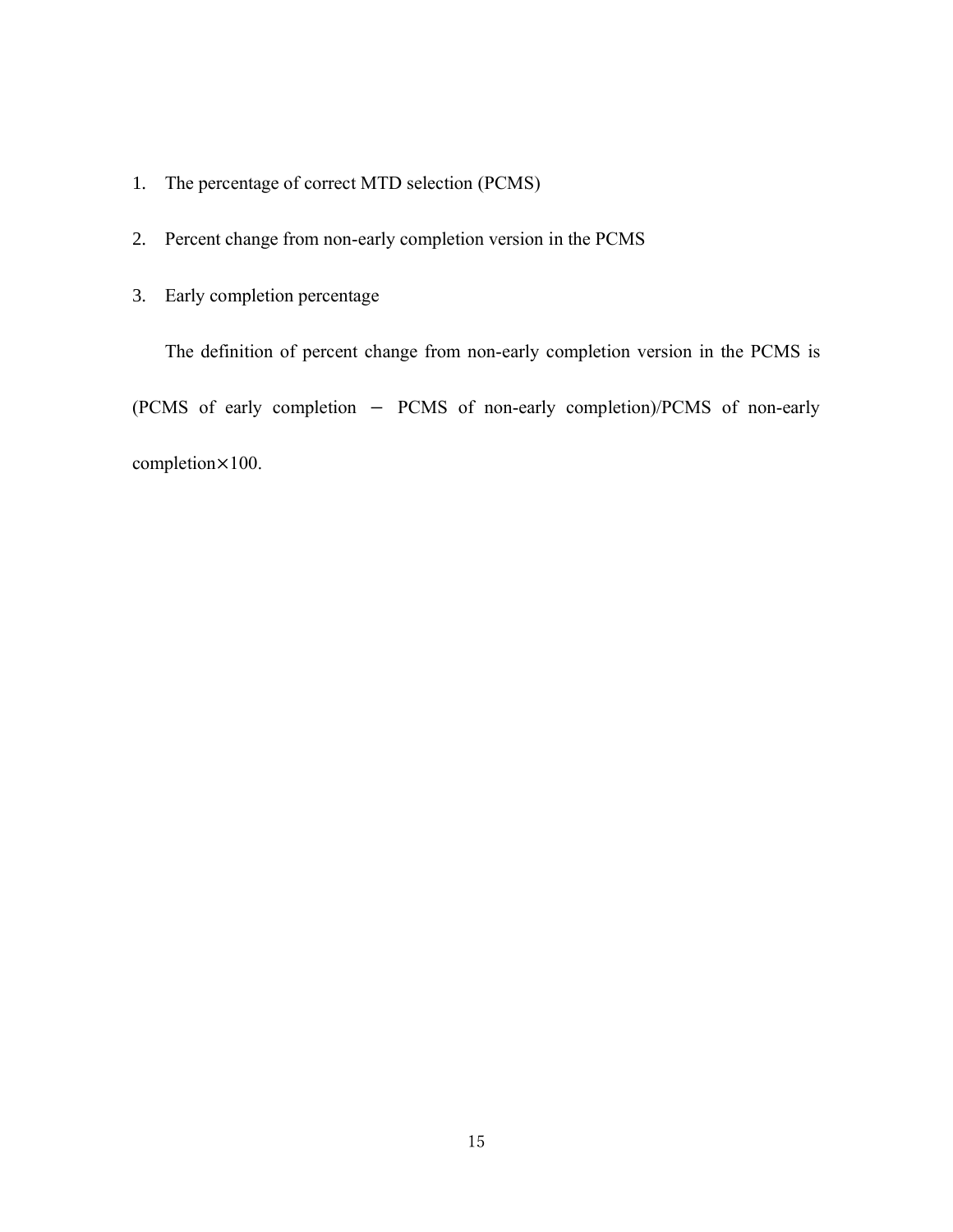### **Results**

**Performance for the selection of the correct MTD.** [Figure 1](#page-27-0) shows the percentage of the correct MTD selection (PCMS) for the ten fixed scenarios and two random scenarios. The percentages for MTD selection for each dose of all designs are summarized in Supplemental Table 3 and 4. The PCMSs of mTPI-ECMD, Keyboard-ECMD, and BOIN-ECMD are close to the PCMSs of non-early completion version. The PCMSs of mTPI-EC are approximately 5% to 10% lower than the non-early completion version for all scenarios except for fixed scenario 1. For Keyboard-EC and BOIN-EC, PCMSs are almost the same as the non-early completion version in fixed scenarios 1, 3, 7, 8, and random scenario 2. However, the PCMSs of Keyboard-EC and BOIN-EC drop by roughly 4% to 5.5% in fixed scenarios 2, 4, 5, 6, 9, 10, and random scenario 1. The PCMSs of CRM are higher than the PCMSs of modelassisted designs in fixed scenario 1 and fixed scenarios 2, 4, 5, 6, 8, and 9 with correct MTD in medium dosage. In addition, PCMSs of CRM are also higher than the PCMSs of the model-assisted designs in random scenarios 1 and 2. However, in fixed scenarios 3, 7, and 10, where a prior information in the DLT response model of CRM deviated from the correct DLT rate, the performance is lower than in the model-assisted designs. The PCMSs of the 3+3 design are lower than the PCMSs of the other designs except for fixed scenario 7. The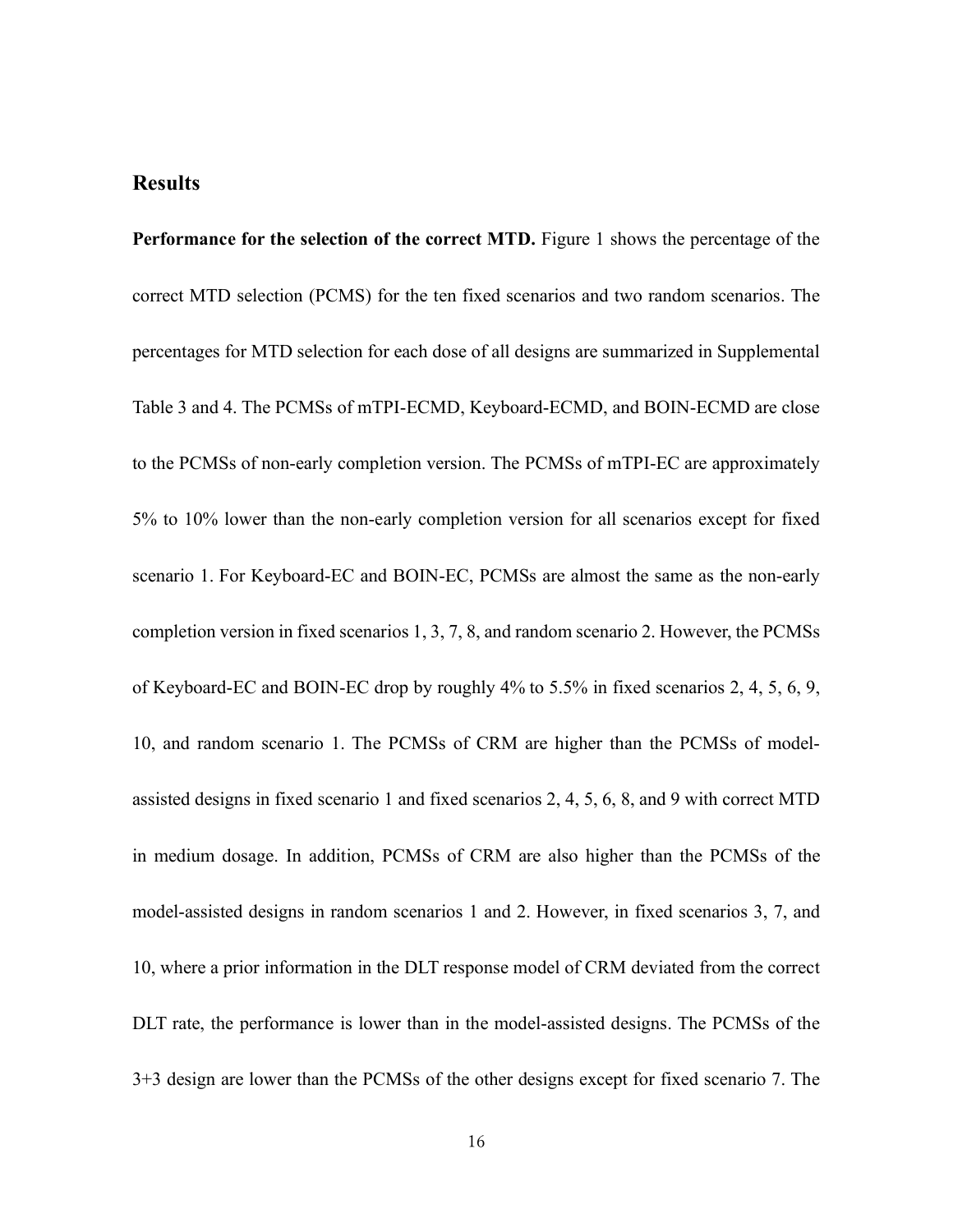3+3 design tends to select a lower dose as the MTD than the correct MTD. Hence, the PCMS of the 3+3 design is highest in fixed scenario 7 where the correct MTD is the lowest dose.

#### **Percent change from non-early completion version in the correct MTD selection.** [Figure](#page-31-0)

[2](#page-31-0) shows the percent change from non-early completion version to the EC version and ECMD version in the correct MTD selection. The detailed values of the percent change are shown in Supplemental tables 3 and 4. mTPI-ECMD shows little change from -1.8% to 2.3%. The largest change -1.8% is only 0.7% decrease from 38.3% of mTPI to 37.6% in fixed scenario 3. The percent changes in Keyboard-ECMD ranges from -4.4% to 2.0%, with the largest change of -4.4% being a decrease of 2.2% from 49.5% to 47.4% in fixed scenario 8. The percent changes in BOIN-ECMD range from -4.2% to 2.0%, with the largest change of - 4.2% being a decrease of 2.1% from 49.5% to 47.4% in fixed scenario 8. mTPI-EC ranges from -25.8% to 2.4%, the largest change of -25.8% was in fixed scenario 3, from 38.3% to 28.4%, a decrease of 9.9%. The percentage change in Keyboard-EC ranged from -8.4% to 2.4%. The largest change of -8.4% was in fixed scenario 2, from 48.7% to 44.6%, a decrease of 4.1%; the change in BOIN-EC ranged from -10.6% to 2.4%. The largest change in BOIN-EC, -10.6%, was in fixed scenario 5, from 52.0% to 46.5%, a decrease of 5.5%.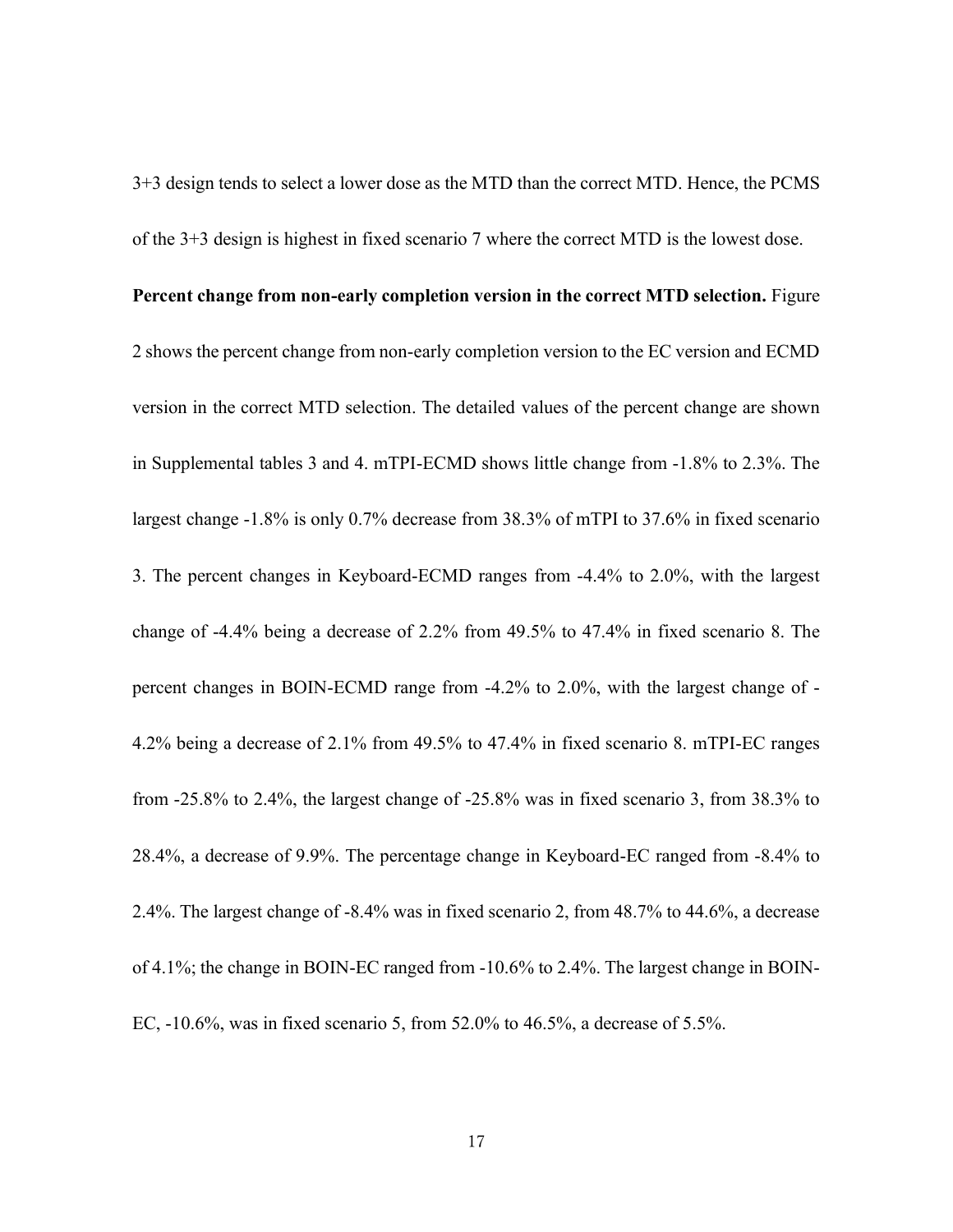**Performance for early completion.** [Figure 3](#page-32-0) illustrates the percentages of early completion. The percentages of early completion of mTPI-ECMD range from 18.1% to 90.8%. Keyboard-ECMD and BOIN-ECMD are almost identical, ranging from about 29% to 98%. mTPI-EC ranges from 92.5% to 99.9%. Keyboard-EC and BOIN-EC range from 75% to 99%.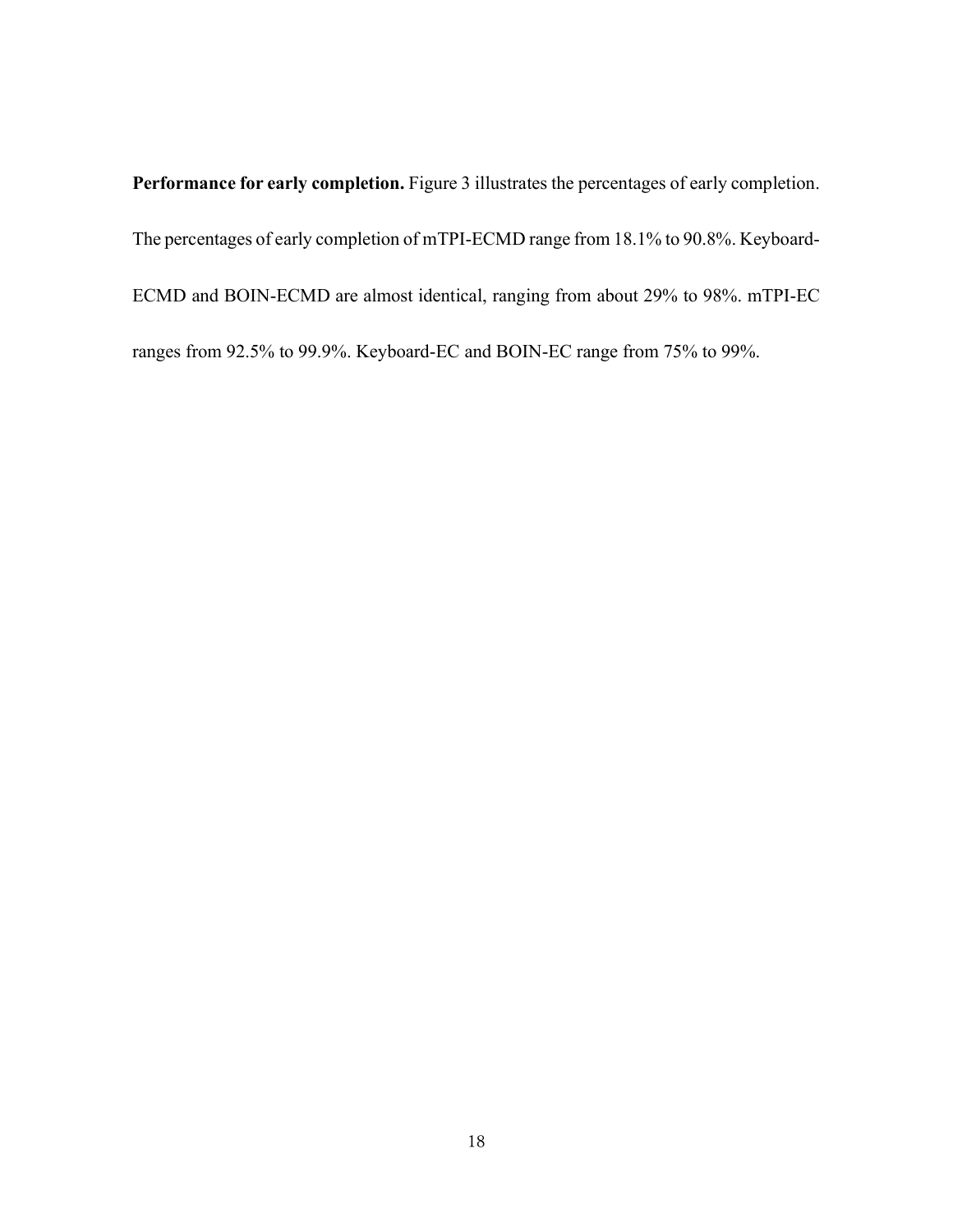## **Discussion**

We proposed a novel early completion method based on multiple dosages (ECMD) to accelerate the MTD-finding on model-assisted designs. We confirmed that the ECMD performed with little reduction in the percentage of the correct MTD selection (PCMS) compared to the non-ECMD version because the decision of early completion is based on the current dose and the one higher and one lower doses. In addition, depending on the DLT rates, we confirmed to increase the PCMS from non-early completion version to ECMD version.

In the actual clinical trial (PKI-587) [\(24\)](#page-25-5), the early completion could perform. Hence, we could reduce the number of patients treated by seven relative to the planned sample size. The safety observation per patient in the trial was 28 days. The reduction of seven patients refers to shorten 8 months if each patient takes 1 month to enroll. The reduction of 8 months is important in drug development.

We conducted 10,000 simulations for each design of 12 scenarios and confirmed that the PCMSs of ECMD version were almost the same compared to the PCMSs of the nonearly completion version. In addition, Supplemental Table 5 showed the results of different thresholds for ECMD. We compared between threshold 0.8 and 0.9. Supplemental Figure 1 illustrates the percent change of PCMS from non-early completion version adding the results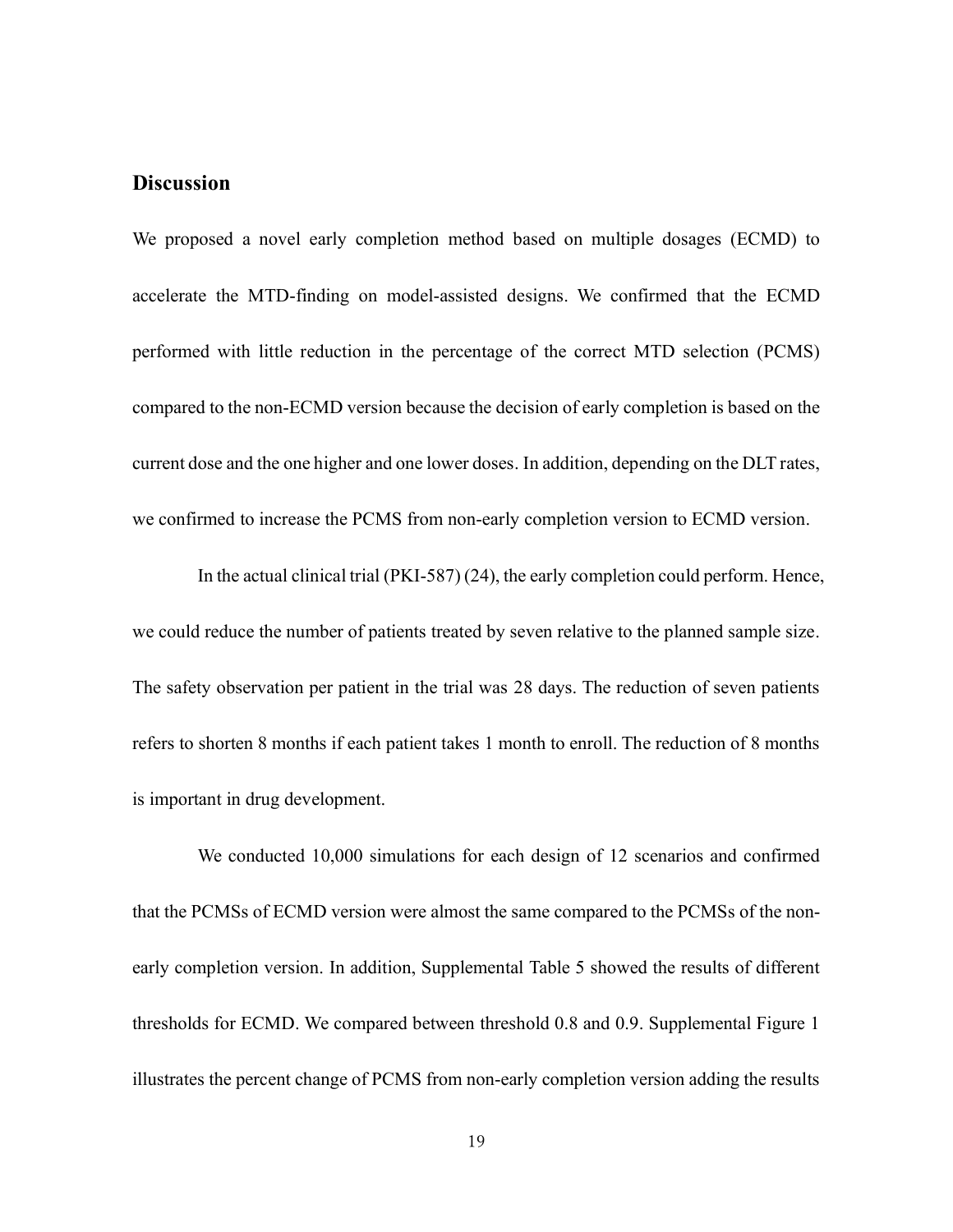of threshold 0.9. The PCMS using threshold 0.9 improves slightly for almost scenarios. However, the PCMSs of 0.9 worsened in scenario 8 from not only ECMD version of threshold 0.8 but also EC version. In addition, the percentages of early completion for threshold 0.9 ranged about 20% to 90% lower for all scenarios compared to threshold 0.8. We recommend the threshold of 0.8 because the PCMSs are stable and early completion is conducted well. For different thresholds of EC version, Kojima [\(23\)](#page-25-4) confirmed the PCMSs and the early completion rates, PCMSs did not significantly improve and early completion decreased at higher threshold. The maximum percent change in PCSM from the non-early completion version to the ECMD version was about −4%. On the other hand, in EC version, the maximum decrease was 25.8%, with seven scenarios showing a decrease of more than 10% and ten scenarios showing a decrease of more than 5%. The percent change in PCMS of the ECMD version from the EC version showed a maximum improvement in PCMS of 24.5% in the mTPI design, 6.2% in the Keyboard design, and 7.0% in BOIN design shown in Supplemental Table 6 and Supplemental Figure 2. Although the percentages of early completion of ECMD version were inferior to that of the EC version, we confirmed that the ECMD was conducted well and the number of total patients treated is reduced. We may be interested in the efficacy data of patients treated in the MTD in the MTD estimation phase.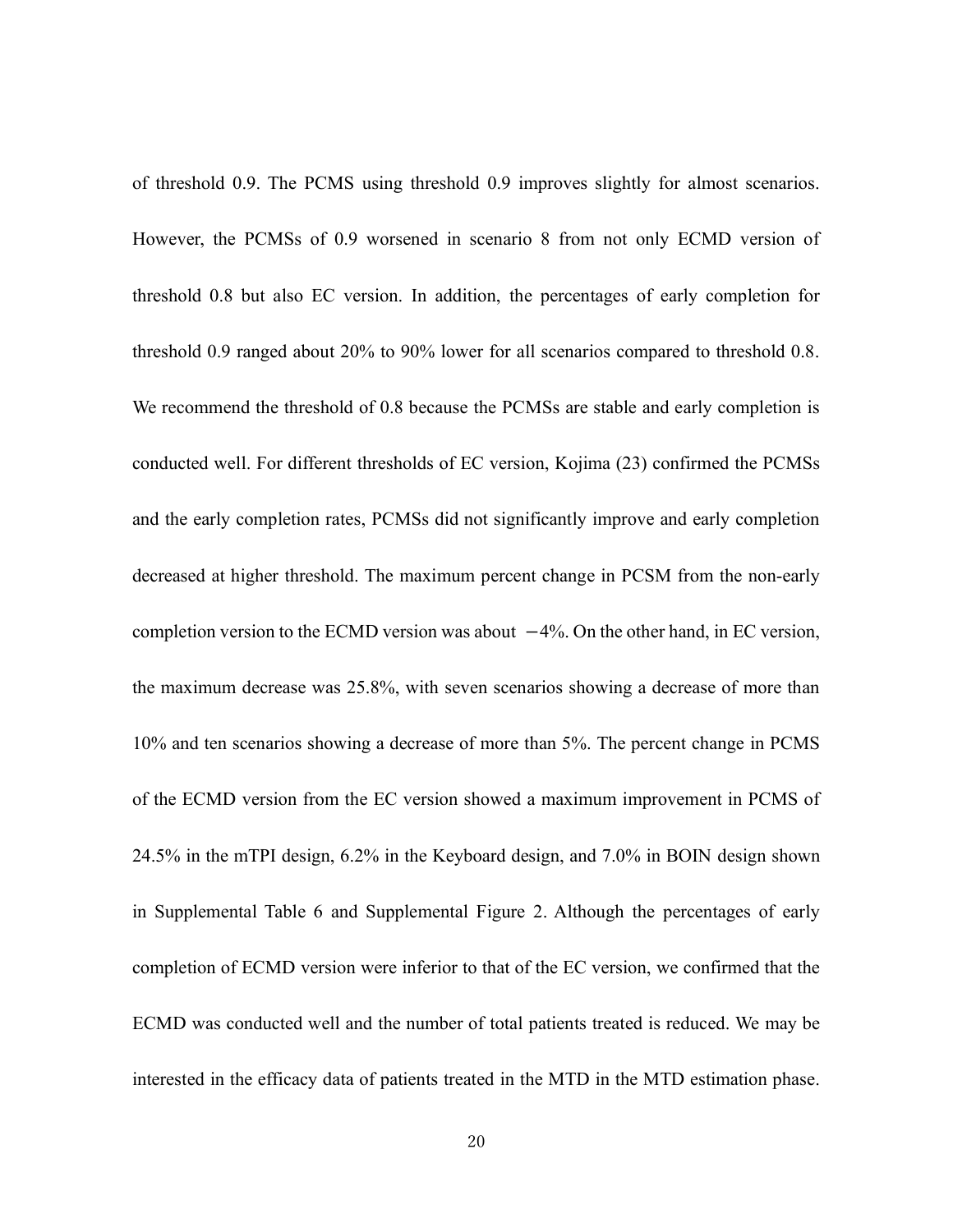The number of patients treated in the MTD of ECMD version was higher than in the EC version. Hence, we can also confirm the efficacy data. Detailed results are in Supplemental Tables 3 and 4.

We recommend applying the ECMD to all mTPI, Keyboard, and BOIN designs based on the accuracy. However, since the mTPI design is known to have a high risk of overdose [\(12](#page-24-0)[,25\)](#page-25-6), the Keyboard or BOIN designs are better. In particular, we recommend the BOIN-EMCD design having the simplest dosing assignment rules.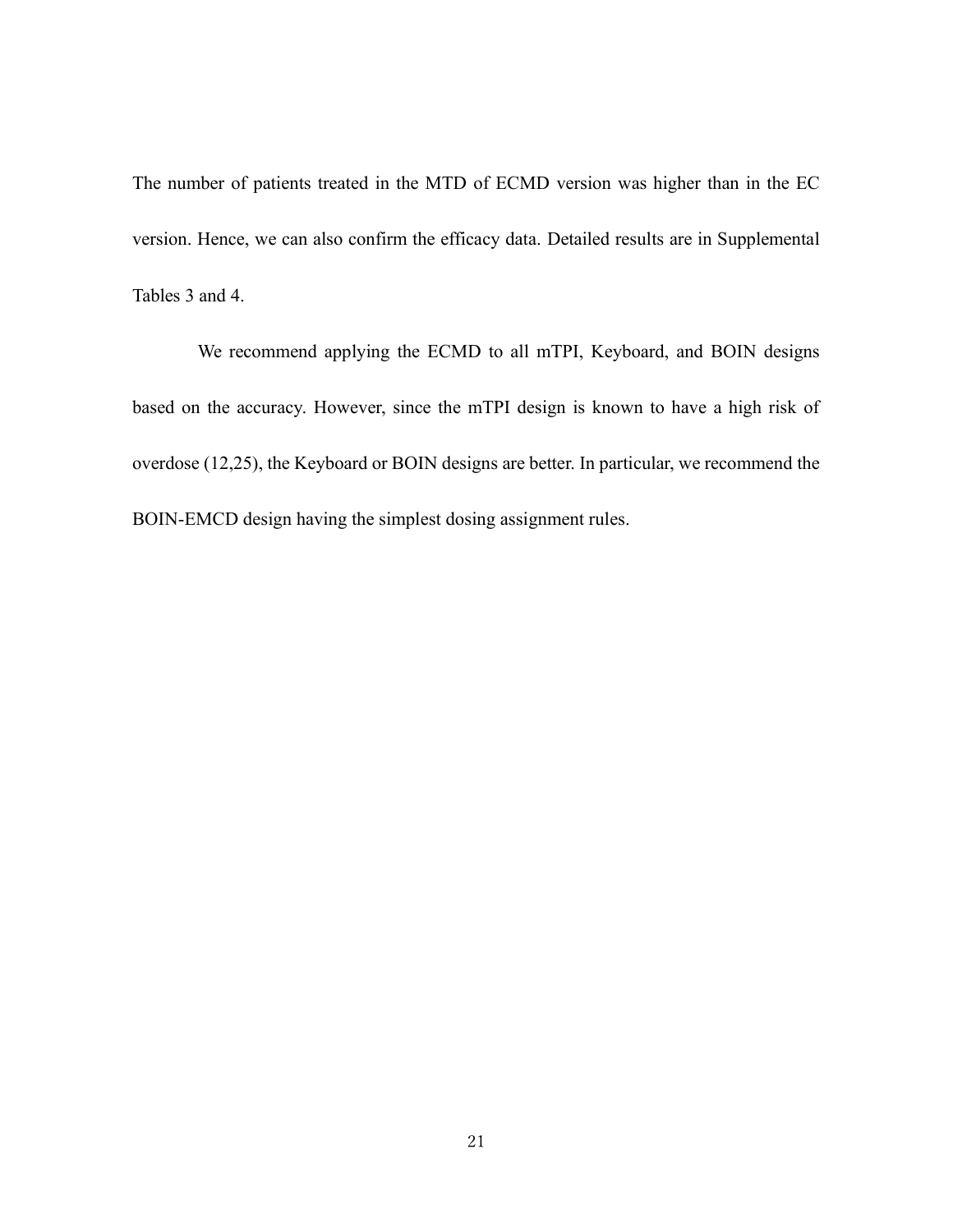**Acknowledgments**: The author thanks Associate Professor Hisashi Noma for his encouragement and helpful suggestions.

#### **Author's Contributions**

M. Kojima: Conception and design; development of methodology; acquisition of data (provided animals, acquired and managed patients, provided facilities, etc.): analysis and interpretation of data (e.g., statistical analysis, biostatistics, computational analysis); writing, review, and revision of the manuscript; administrative, technical, and material support (i.e., reporting and organizing data, constructing databases); and study supervision.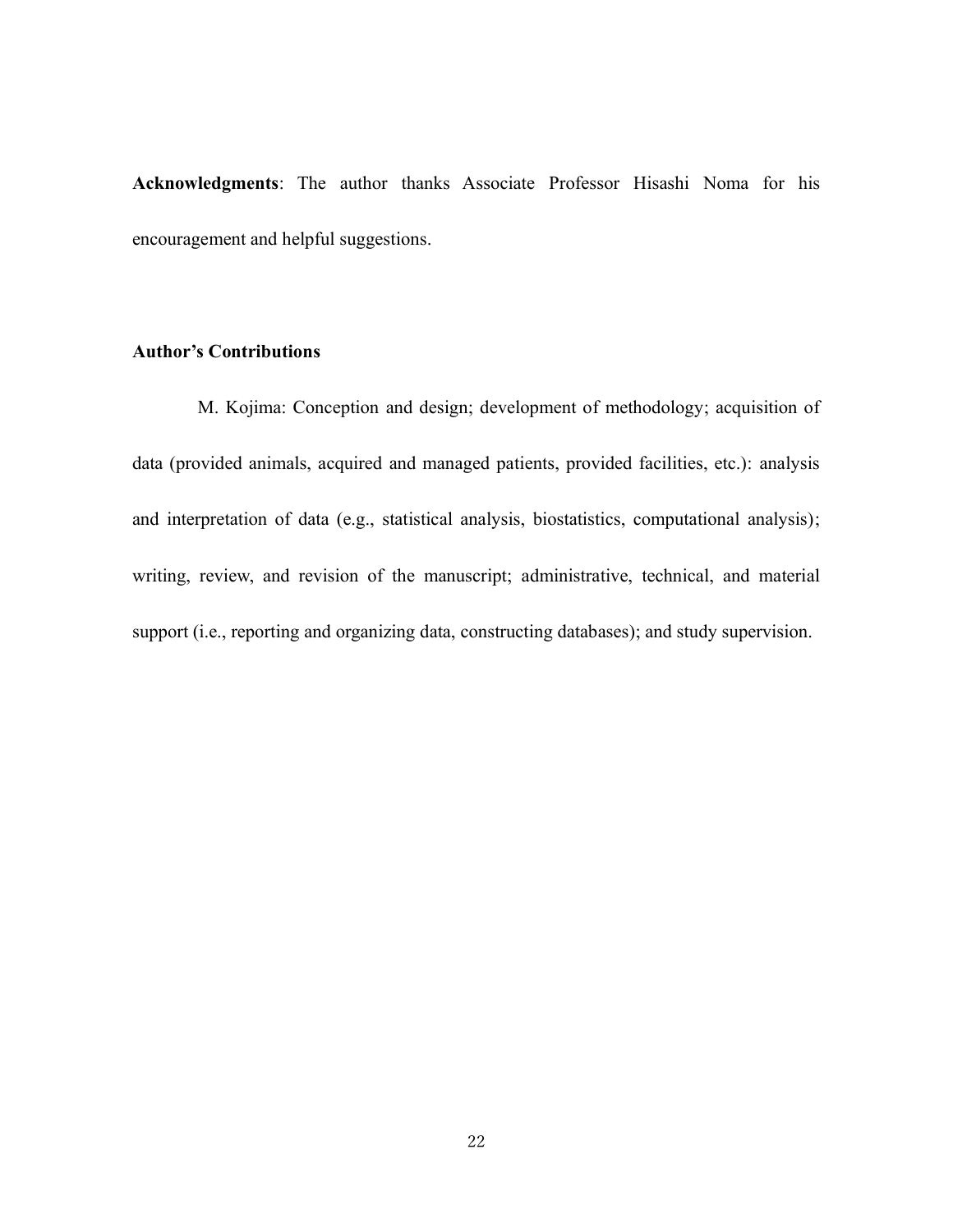#### **References**

- <span id="page-22-0"></span>1. Horn L, Infante JR, Reckamp KL, Blumenschein GR, Leal TA, Waqar SN. Ensartinib (X-396) in ALK-positive non-small cell lung cancer: Results from a first-in-human phase I/II, multicenter study. Clin Cancer Res 2018;24:2771-2779
- <span id="page-22-1"></span>2. Laubach JP, Liu CJ, Raje NS, Yee AJ, Armand P, Schlossman RL, et al. A phase I/II study of evofosfamide, a hypoxia-activated prodrug with or without bortezomib in subjects with relapsed/refractory multiple myeloma. Clin Cancer Res 2019;25:478-486
- <span id="page-22-2"></span>3. Schroeder MA, Fiala MA, Huselton E, Cardone MH, Jaeger S, Jean SR. A phase I/II trial of carfilzomib, pegylated liposomal doxorubicin, and dexamethasone for the treatment of relapsed/refractory multiple myeloma. Clin Cancer Res 2019;25:3776-3783
- <span id="page-22-3"></span>4. Lowery MA, Bradley M, Chou JF, Capanu M, Gerst S, Harding JJ et al. Binimetinib plus gemcitabine and cisplatin phase I/II trial in patients with advanced biliary cancers. Clin Cancer Res 2019;25:937-945
- <span id="page-22-4"></span>5. McMichael EL, Benner B, Atwal LS, Courtney NB, Mo X, Davis ME et al. A phase I/II trial of cetuximab in combination with interleukin-12 administered to patients with unresectable primary or recurrent head and neck squamous cell carcinoma. Clin Cancer Res 2019;25:4955-4965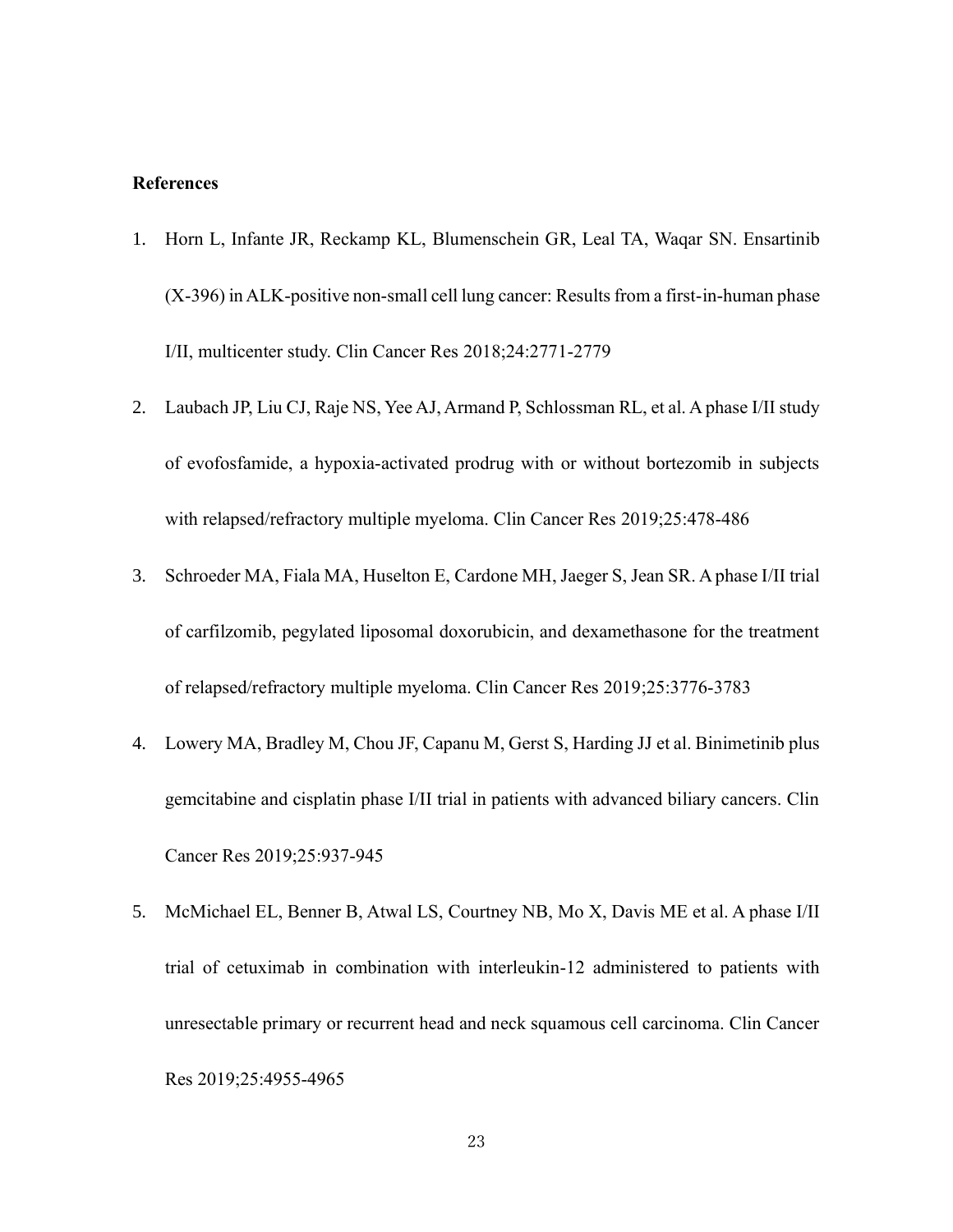- <span id="page-23-0"></span>6. Haas NB, Appleman LJ, Stein M, Redlinger M, Wilks M, Xu X et al. Autophagy inhibition to augment mTOR inhibition: A phase I/II trial of everolimus and hydroxychloroquine in patients with previously treated renal cell carcinoma. Clin Cancer Res 2019;25:2080-2087
- <span id="page-23-1"></span>7. Slovin S, Hussain S, Saad F, Garcia J, Picus J, Ferraldeschi R et al. Pharmacodynamic and clinical results from a phase I/II study of the HSP90 inhibitor onalespib in combination with abiraterone acetate in prostate cancer. Clin Cancer Res 2019;25:4624- 4633
- <span id="page-23-2"></span>8. Advani AS, Cooper B, Visconte V, Elson P, Chan R, Carew J et al. A phase I/II trial of MEC (mitoxantrone, etoposide, cytarabine) in combination with ixazomib for relapsed refractory acute myeloid leukemia. Clin Cancer Res 2019;25:4231-4237
- <span id="page-23-3"></span>9. Thomas RP, Nagpal S, Iv M, Soltys SG, Bertrand S, Pelpola JS et al. Macrophage exclusion after radiation therapy (MERT): A first in human phase I/II trial using a CXCR4 inhibitor in glioblastoma. Clin Cancer Res 2019;25:6948-6957
- <span id="page-23-4"></span>10. Zhou H, Yuan Y, Nie K. Accuracy, Safety, and Reliability of Novel Phase I Trial Designs. Clin Cancer Res 2018;24:4357-4364.
- <span id="page-23-5"></span>11. Ji Y, Liu P, Li Y, Bekele BN. A modified toxicity probability interval method for dose-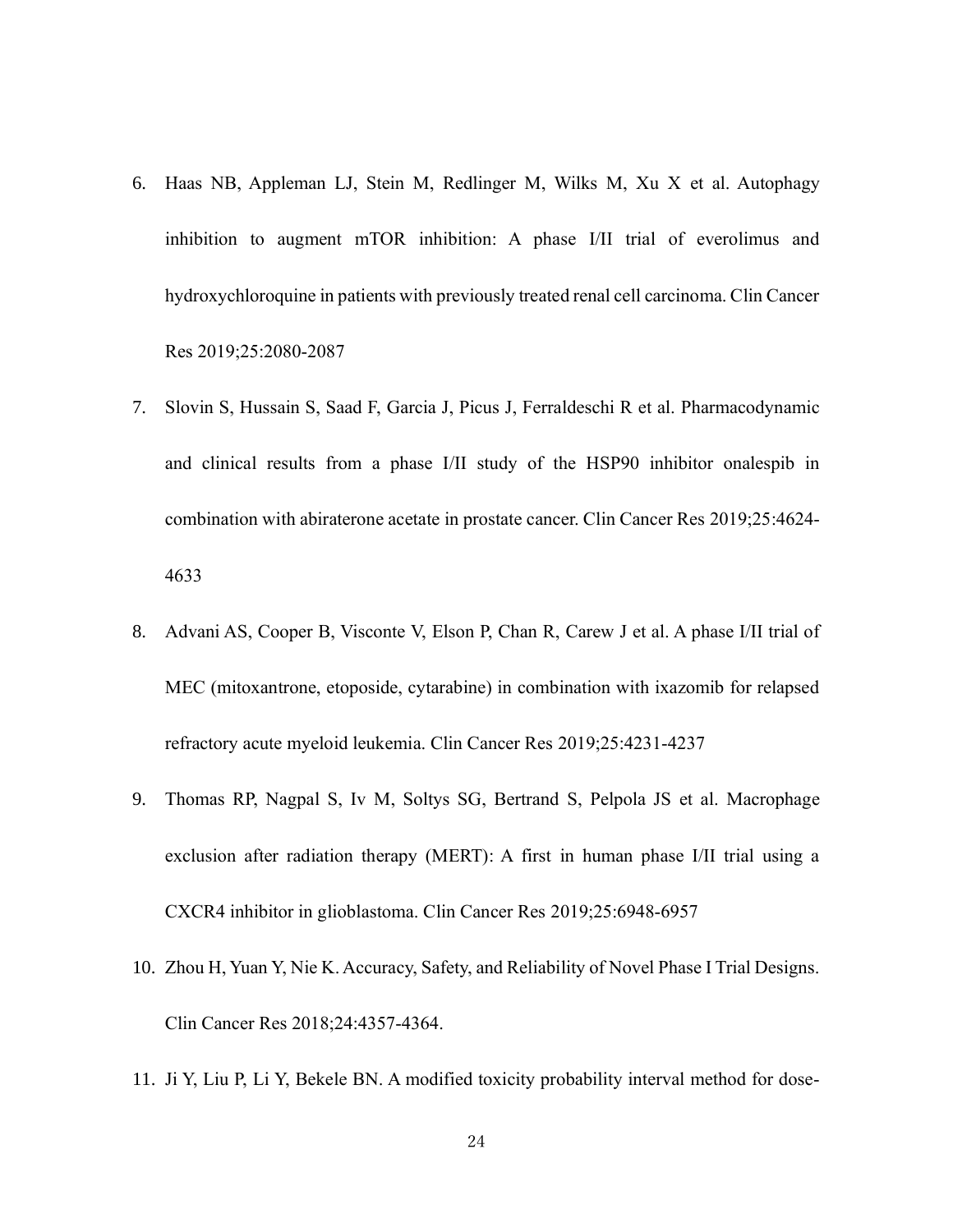finding trials. Clin Trials 2010;7(6):653-663.

- <span id="page-24-0"></span>12. Yan F, Mandrekar JS, Yuan Y. Keyboard: A Novel Bayesian Toxicity Probability Interval Design for Phase I Clinical Trials. Clin Cancer Res 2017;23(15):3994-4003.
- <span id="page-24-1"></span>13. Liu S, Yuan Y. Bayesian optimal interval designs for phase I clinical trials. Appl Statist 2015;64:507-523.
- <span id="page-24-2"></span>14. Yuan Y, Hess RK, Hilsenbeck GS, Gilbert MR. Bayesian Optimal Interval Design: A Simple and Well-Performing Design for Phase I Oncology Trials. Clin Cancer Res 2016;22:4291-4301.
- <span id="page-24-3"></span>15. Mu R, Yuan Y, Xu J, Mandrekar SJ, Yin J. gBOIN: a unified model-assisted phase I trial design accounting for toxicity grades, and binary or continuous end points. Appl Statist 2019;68: 289–308.
- <span id="page-24-4"></span>16. Takeda K, Taguri M, Morita S. BOIN‐ET: Bayesian optimal interval design for dose finding based on both efficacy and toxicity outcomes. Pharma Stat 2018,17:383-395.
- <span id="page-24-5"></span>17. Takeda, K, Morita S, Taguri M. TITE-BOIN-ET: time-to-event Bayesian optimal interval design to accelerate dose-finding based on both efficacy and toxicity outcomes. Pharma Stat 2020;19:335–349.
- <span id="page-24-6"></span>18. Yuan Y, Lin R, Li D, Nie L, Warren KE. Time-to-Event Bayesian Optimal Interval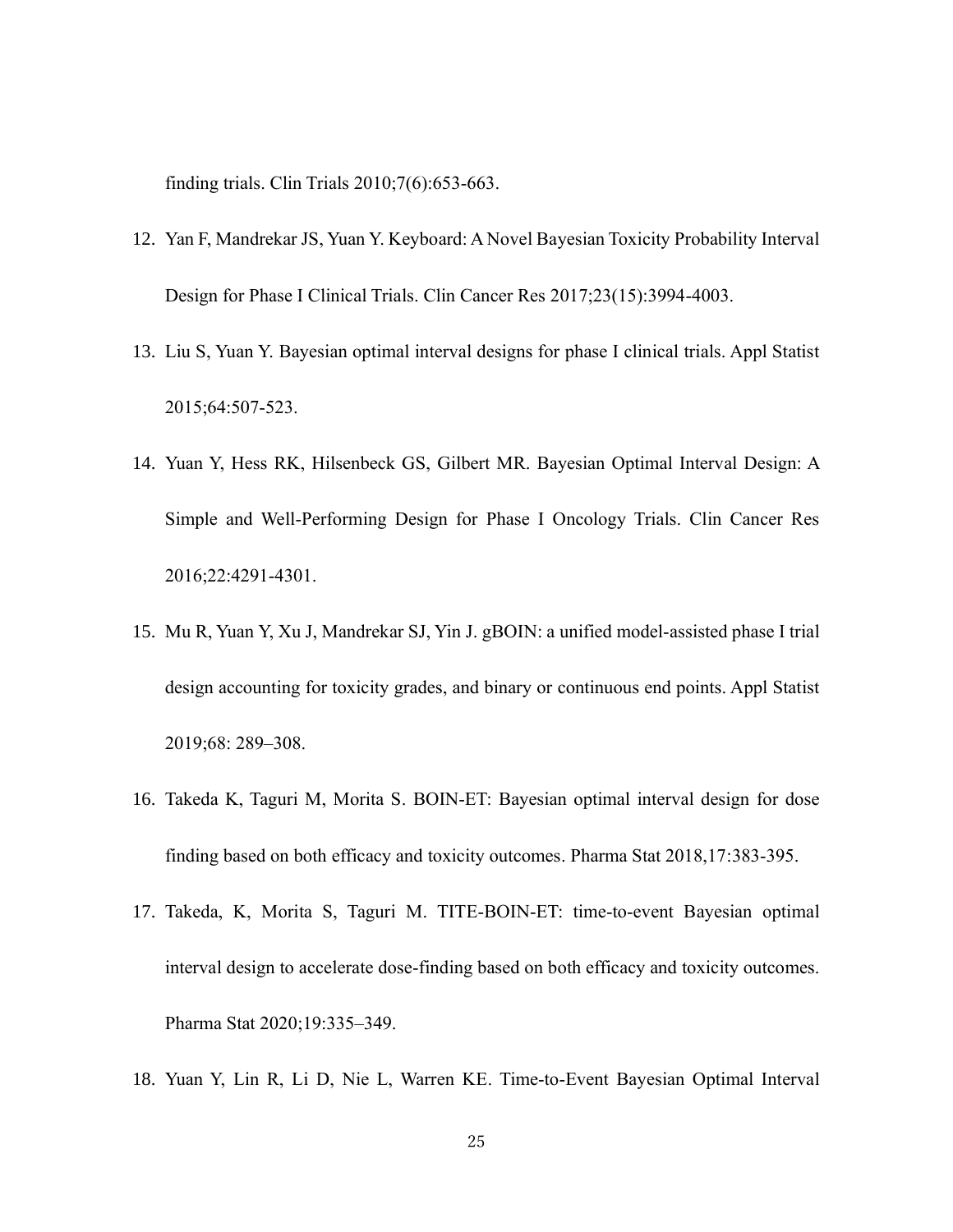Design to Accelerate Phase I Trials. Clin Cancer Res 2018;24:4921-4930.

- <span id="page-25-0"></span>19. Lin R, Yuan Y. Time-to-event model-assisted designs for dose-finding trials with delayed toxicity. Biostatistics 2020;21:807–824.
- <span id="page-25-1"></span>20. Lin R, Zhou Y, Yan F, Li D, Yuan Y. BOIN12: Bayesian Optimal Interval Phase I/II Trial Design for Utility-Based Dose Finding in Immunotherapy and Targeted Therapies. JCO PO 2020;4:1393-1402
- <span id="page-25-2"></span>21. Lin R, Yin G, Shi H. Bayesian adaptive model selection design for optimal biological dose finding in phase I/II clinical trials. Biostatistics 2021.
- <span id="page-25-3"></span>22. Kojima M. Early completion of phase I cancer clinical trials with Bayesian optimal interval design. Stat Med 2021;40:3215-3226
- <span id="page-25-4"></span>23. Kojima M. Early completion of model-assisted designs for dose-finding trials. JCO Precis Oncol in press.
- <span id="page-25-5"></span>24. Shapiro GI, Bell-McGuinn KM, Molina JR, Bendell J, Spicer J, Kwak EL et al. First-in-Human Study of PF-05212384 (PKI-587), a Small-Molecule, Intravenous, Dual Inhibitor of PI3K and mTOR in Patients with Advanced Cancer. Clin Cancer Res 2015;21:1888-1895.
- <span id="page-25-6"></span>25. Zhou H, Murray AT, Pan H, Yuan Y. Comparative review of novel model-assisted designs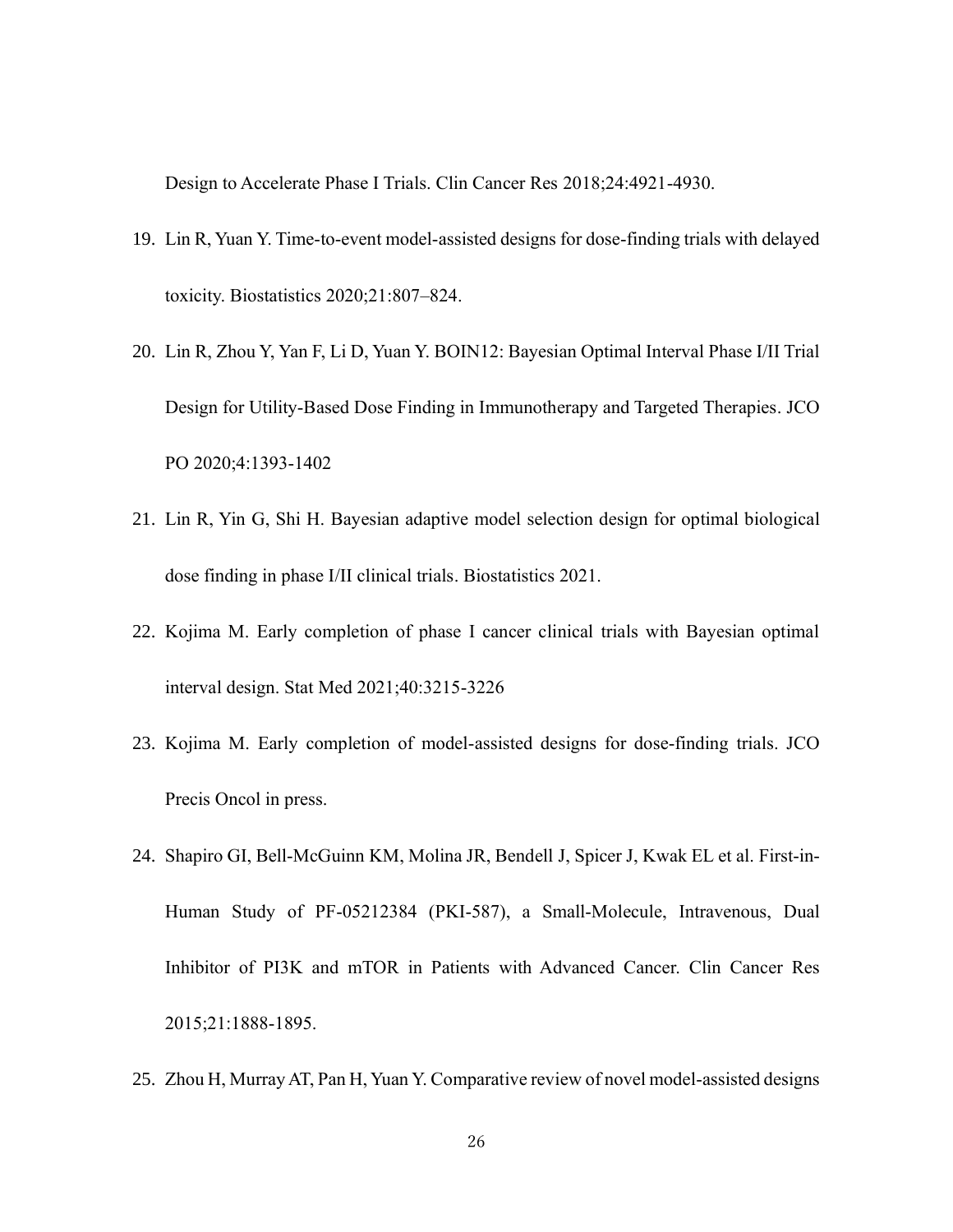for phase I clinical trials. Stat Med 2018;37:2208-2222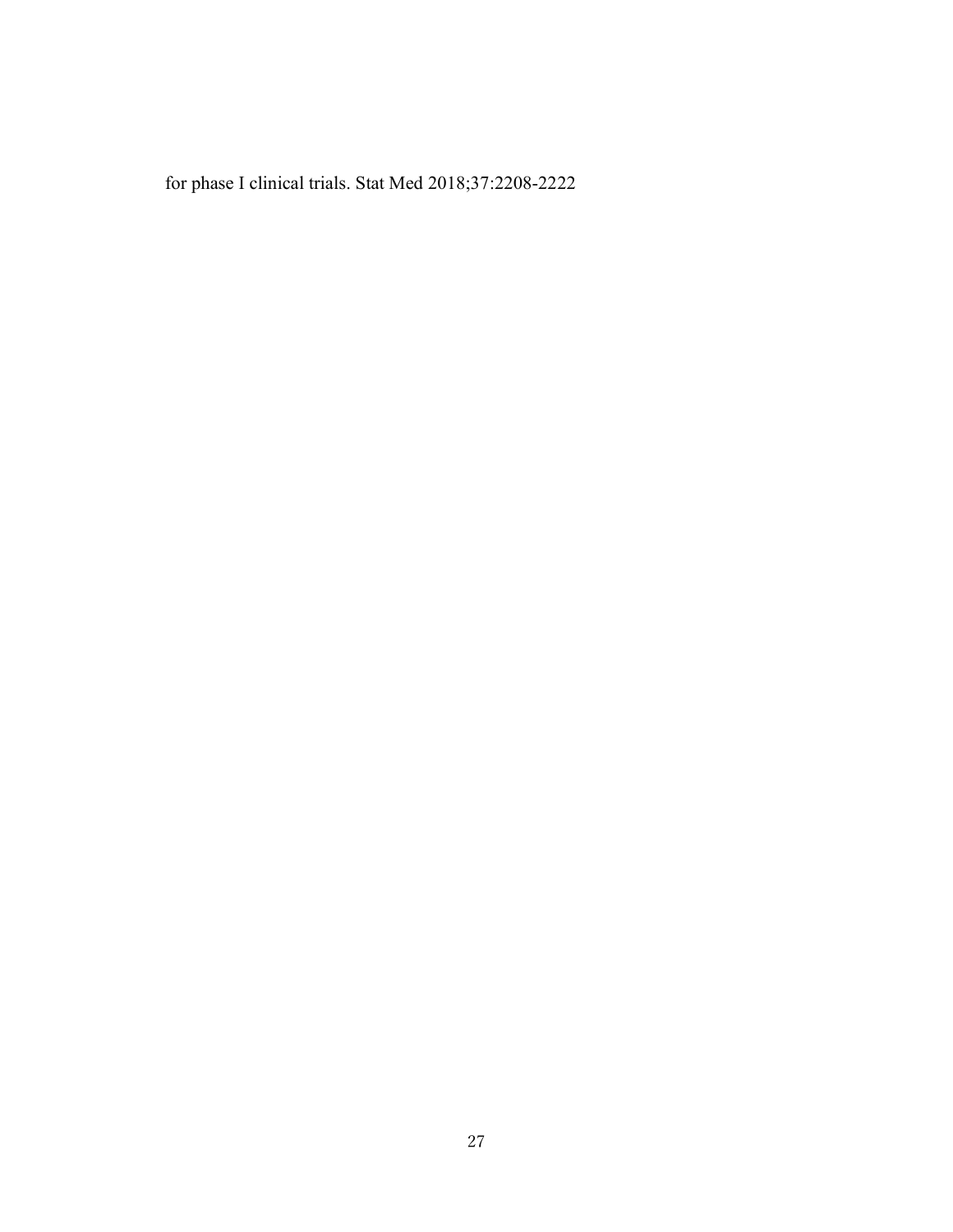| Design      | Action                            | Num of patients treated at current dose |                |                |                |                |                |
|-------------|-----------------------------------|-----------------------------------------|----------------|----------------|----------------|----------------|----------------|
|             |                                   | 3                                       | 6              | 9              | 12             | 15             | 18             |
| mTPI        | Escalate if Num of DLTs $\leq$    | $\Omega$                                | $\mathbf{1}$   | $\mathbf{1}$   | $\overline{2}$ | $\overline{2}$ | 3              |
|             | De-escalate if Num of DLTs $\geq$ | $\overline{2}$                          | $\overline{3}$ | $\overline{4}$ | 5              | 7              | 8              |
| Keyboard    | Escalate if Num of DLTs $\leq$    | $\theta$                                | $\mathbf{1}$   | $\overline{2}$ | $\overline{2}$ | 3              | 4              |
|             | De-escalate if Num of DLTs $\geq$ | $\overline{2}$                          | 3              | 4              | 5              | 6              | 7              |
| <b>BOIN</b> | Escalate if Num of DLTs $\leq$    | $\theta$                                | $\mathbf{1}$   | $\overline{2}$ | $\overline{2}$ | 3              | 4              |
|             | De-escalate if Num of DLTs $\geq$ | $\overline{2}$                          | 3              | 4              | 5              | 6              | $\overline{7}$ |

**Table 1.** Dose escalation and de-escalation boundaries (TTL=0.3)

<span id="page-27-0"></span>**Figure 1.** Percentage of correct MTD selection for the all scenarios. EC: Design using early completion proposed by Kojima [\(23\)](#page-25-4). ECMD: Design using novel early completion based on multiple dosages proposed in this paper.

[Fixed Scenario 1]



[Fixed Scenario 2]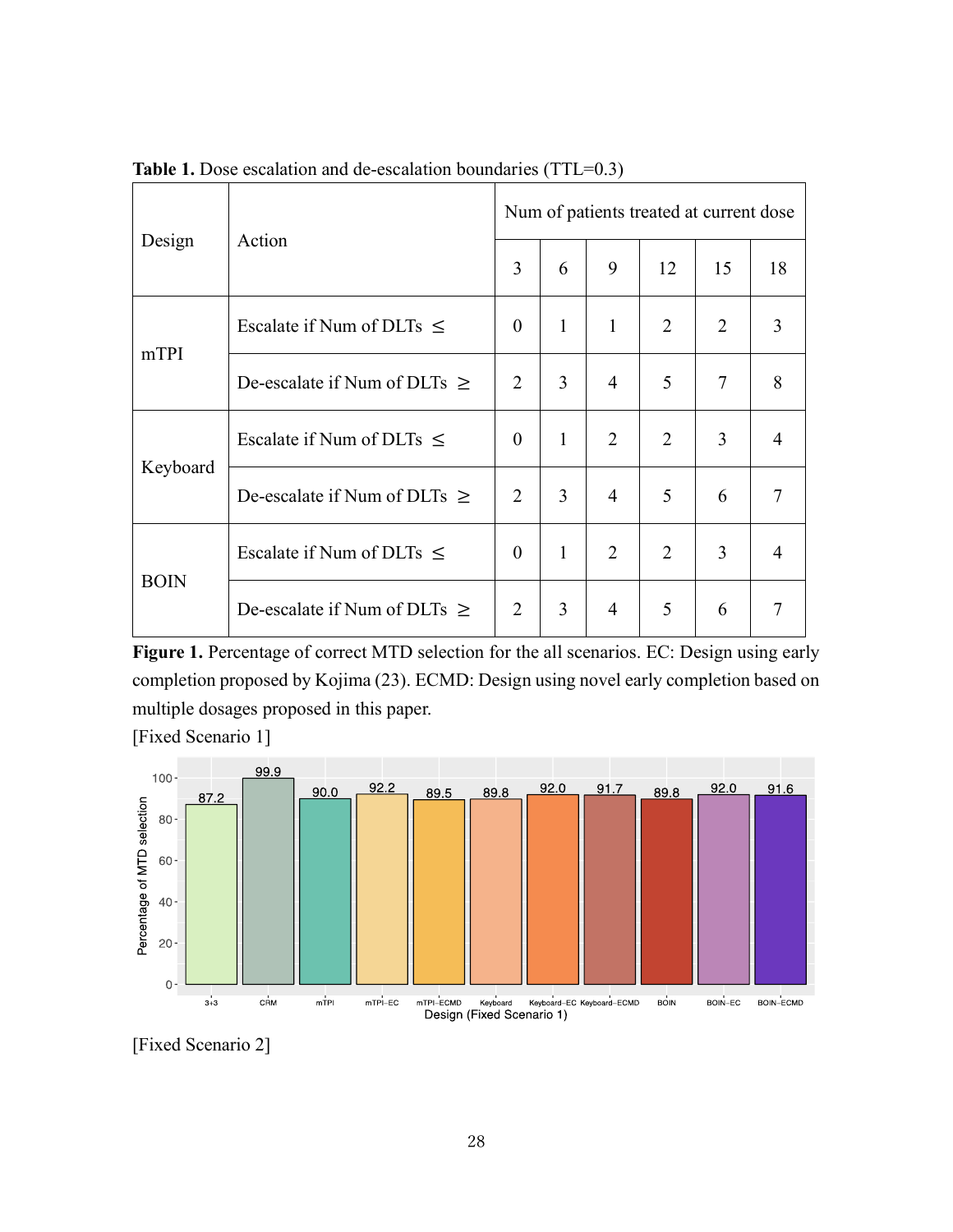





[Fixed Scenario 4]

[Fixed Scenario 5]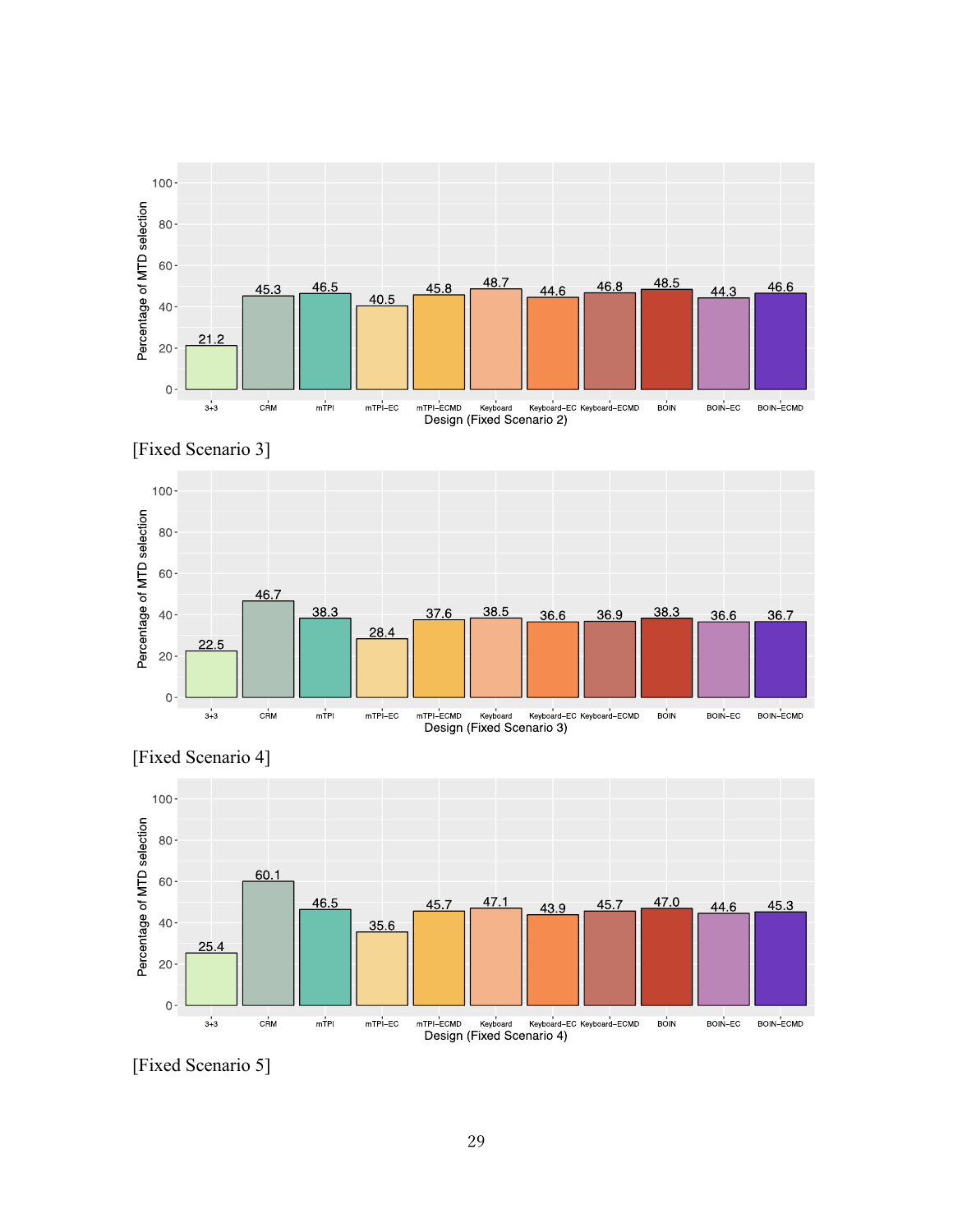





[Fixed Scenario 7]

[Fixed Scenario 8]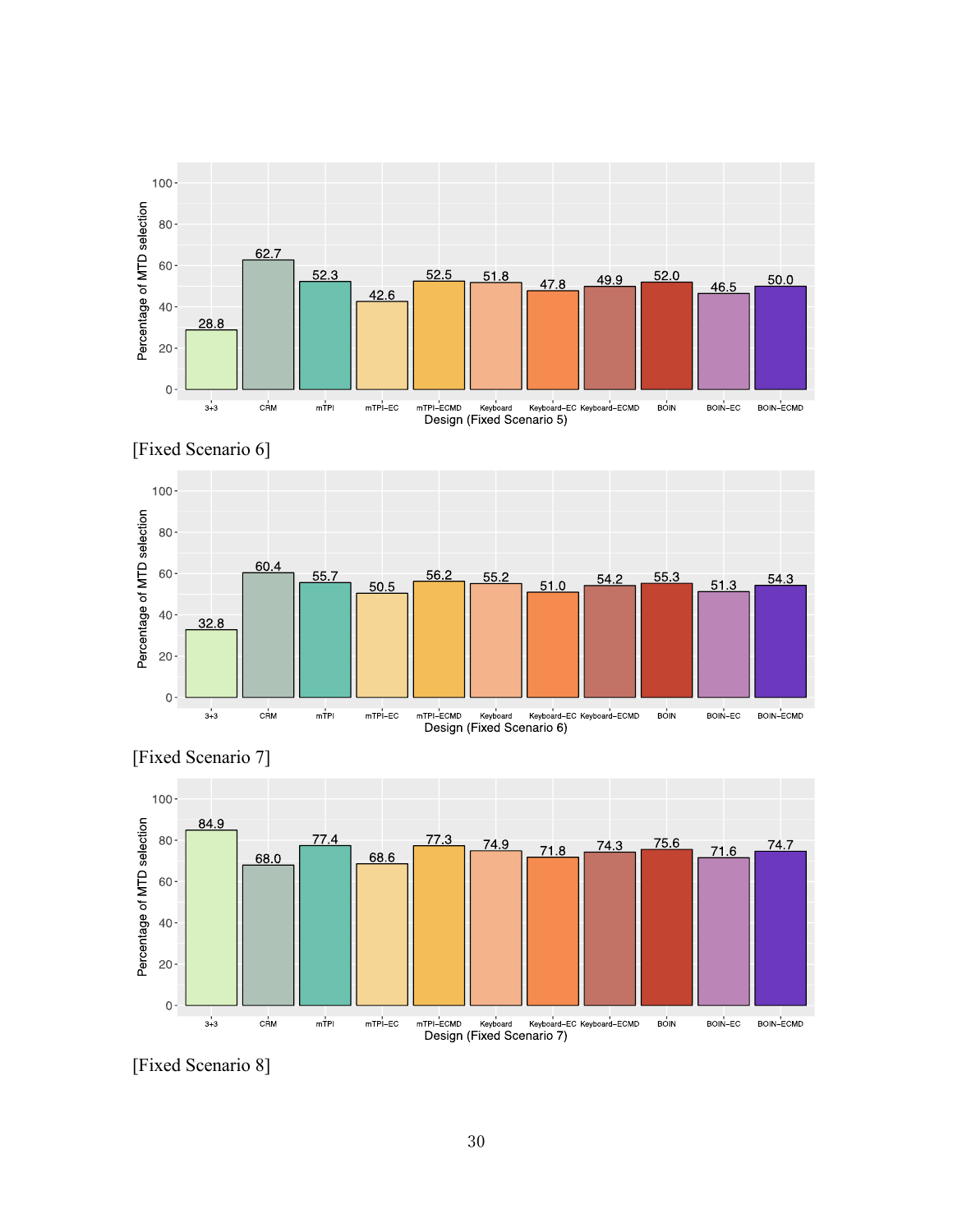





[Fixed Scenario 10]

[Random Scenario 1 ( $\mu = 0.5$ )]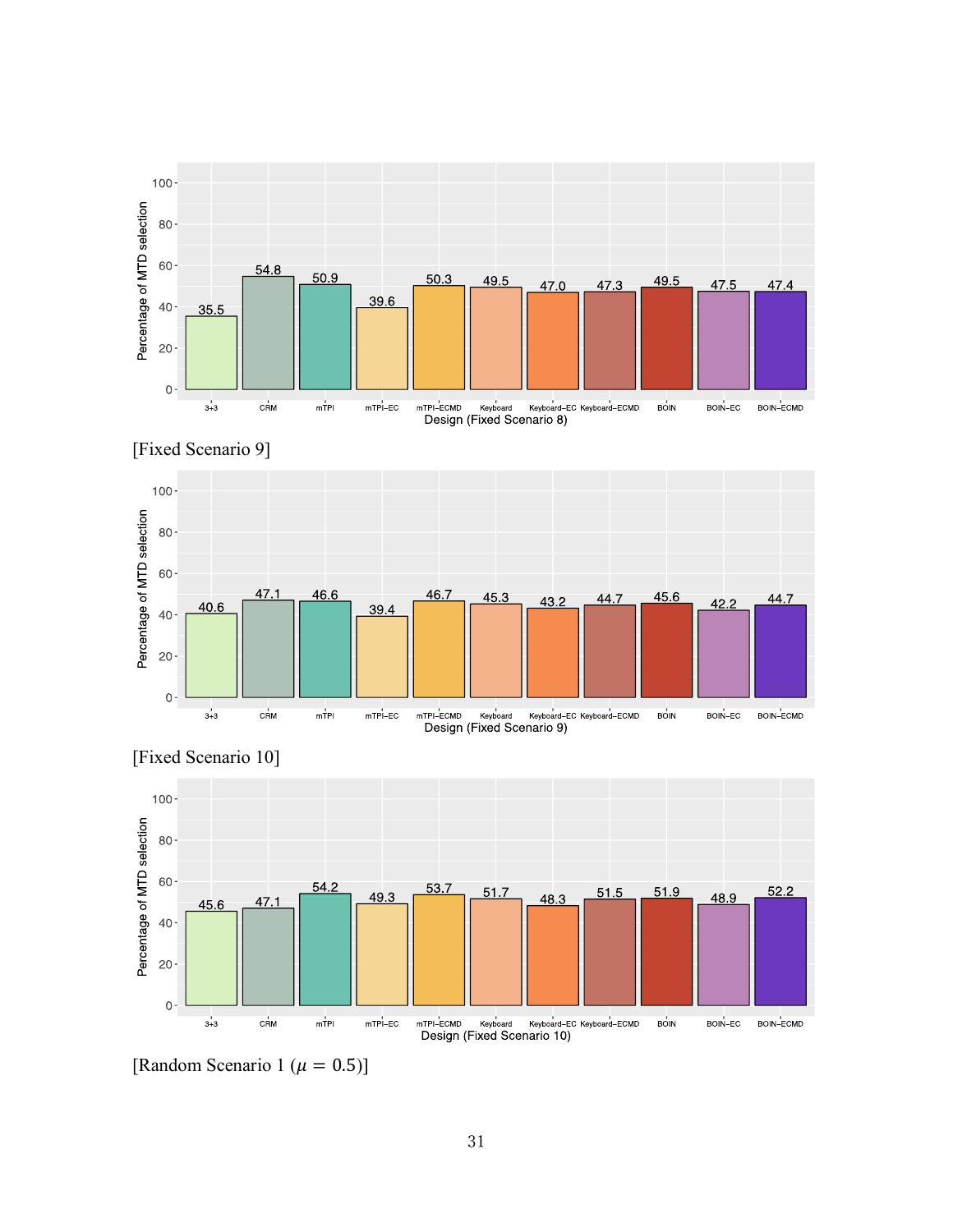



<span id="page-31-0"></span>**Figure 2.** Percent change from non-early completion version in correct MTD selection